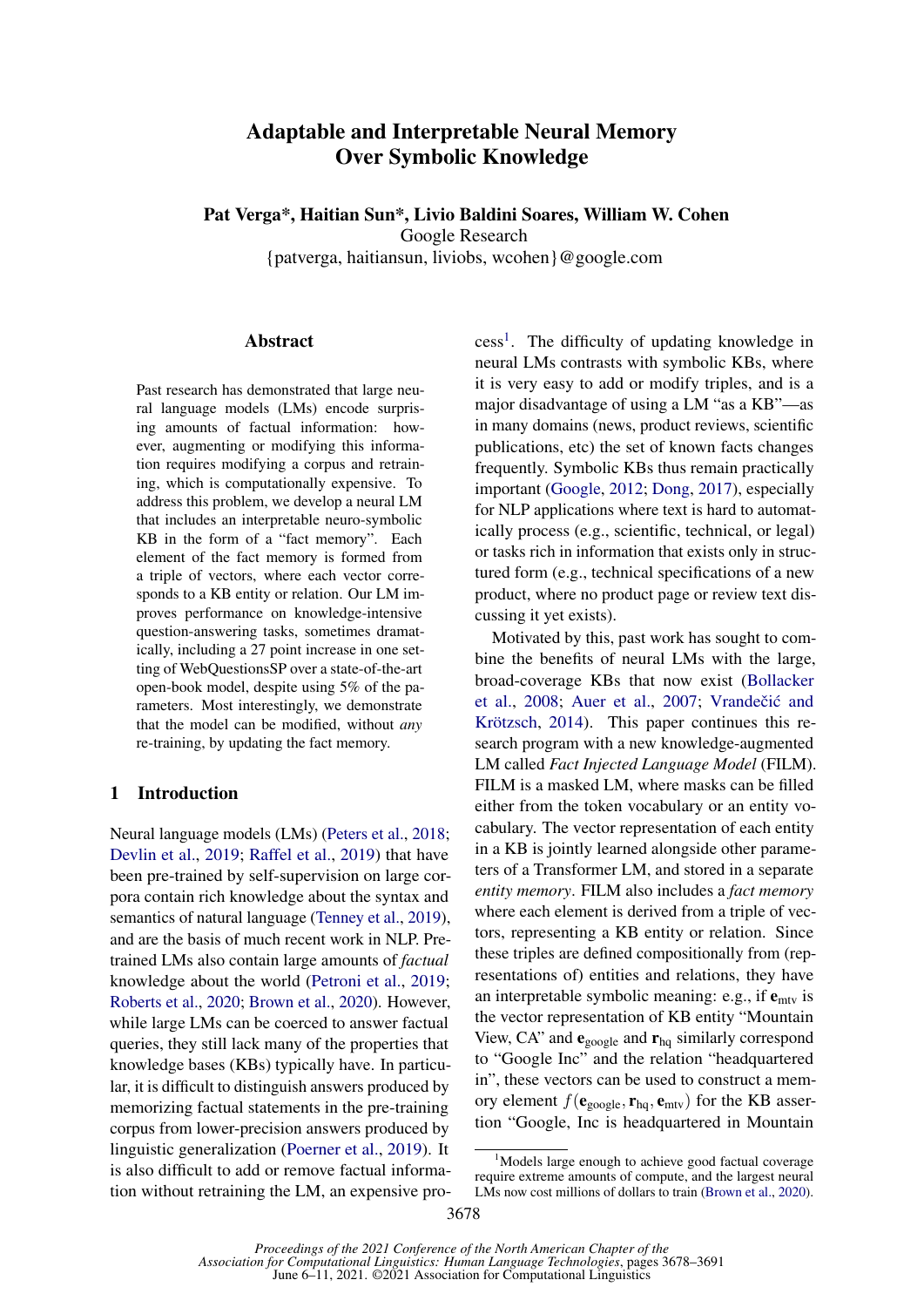<span id="page-1-0"></span>

Figure 1: Fact Injected Language Model architecture. The model takes a piece of text (a question during finetuning or arbitrary text during pre-training) and first contextually encodes it with an entity enriched transformer. FILM uses the contextually encoded MASK token as a query to the fact memory. In this case, the contextual query chooses the fact key (*Charles Darwin, born\_in*) which returns the set of values {*United Kingdom*} (The value set can be multiple entity objects such as the case from calling the key [*United Kingdom, has\_city*]) . The returned object representation is incorporated back into the context in order to make the final prediction. Note that the entity representations in the facts (both in keys and values) are shared with the entity memory. The portion within the dashed line follows the procedure from [Févry et al.](#page-9-6) [\(2020\)](#page-9-6).

View, CA". This means that the fact memory can be easily extended with new facts.

In analysis on four benchmark question answering datasets we show that FILM improves significantly, and sometimes dramatically, over several strong baselines (e.g. BART [\(Lewis et al.,](#page-10-4) [2019\)](#page-10-4) and T5 [\(Raffel et al.,](#page-10-1) [2019\)](#page-10-1)) and this improvement is even larger when removing train-test overlap. In one setting of WebQuestionsSP, we outperform the next best performing model (RAG [\(Lewis et al.,](#page-10-5) [2020a\)](#page-10-5)) by 27 points despite using only 5% of the number of parameters.

Most interestingly, we demonstrate that FILM models can be updated without *any* re-training, by modifying the fact memory. Specifically, in [§4.1,](#page-6-0) we show we can inject new fact memories at inference time, enabling FILM to correctly answer questions about pairs of entities that were *never* observed in the training (either during pre-training or fine-tuning). In [§4.2](#page-7-0) we also evaluate updating the model by inserting contra-positive facts that *contradict* facts mentioned in the pretraining data, and we show that FILM can correctly answer novel questions in this scenario as well. To summarize, this paper's contributions are:

1. We propose a neural LM for knowledgeintensive question-answering tasks that incorporates a symbolic fact memory.

- 2. We outperform most baselines on several benchmark open-domain QA datasets, and dramatically if test-train overlap in the datasets are removed.
- 3. We show FILM can easily adapt to newly injected and modified facts without retraining.

### 2 Fact Injected Language Model Model

The Fact Injected Language Model (FILM) model (see Figure [1\)](#page-1-0) extends the Transformer [\(Vaswani](#page-11-3) [et al.,](#page-11-3) [2017\)](#page-11-3) architecture of BERT [\(Devlin et al.,](#page-9-0) [2019\)](#page-9-0) with additional entity and facts memories. These memories store semantic information which can later be retrieved and incorporated into the representations of the transformer. Similar to the approach in [Févry et al.](#page-9-6) [\(2020\)](#page-9-6), entity embeddings will (ideally) store information about the textual contexts in which that entity appears, and by inference, the entity's semantic properties. The *fact memory* encodes triples from a symbolic KB, constructed compositionally from the learned embeddings of the entities that comprise it and implemented as a key-value memory which is used to retrieve entities given their KB properties. This combination results in a neural LM which learns to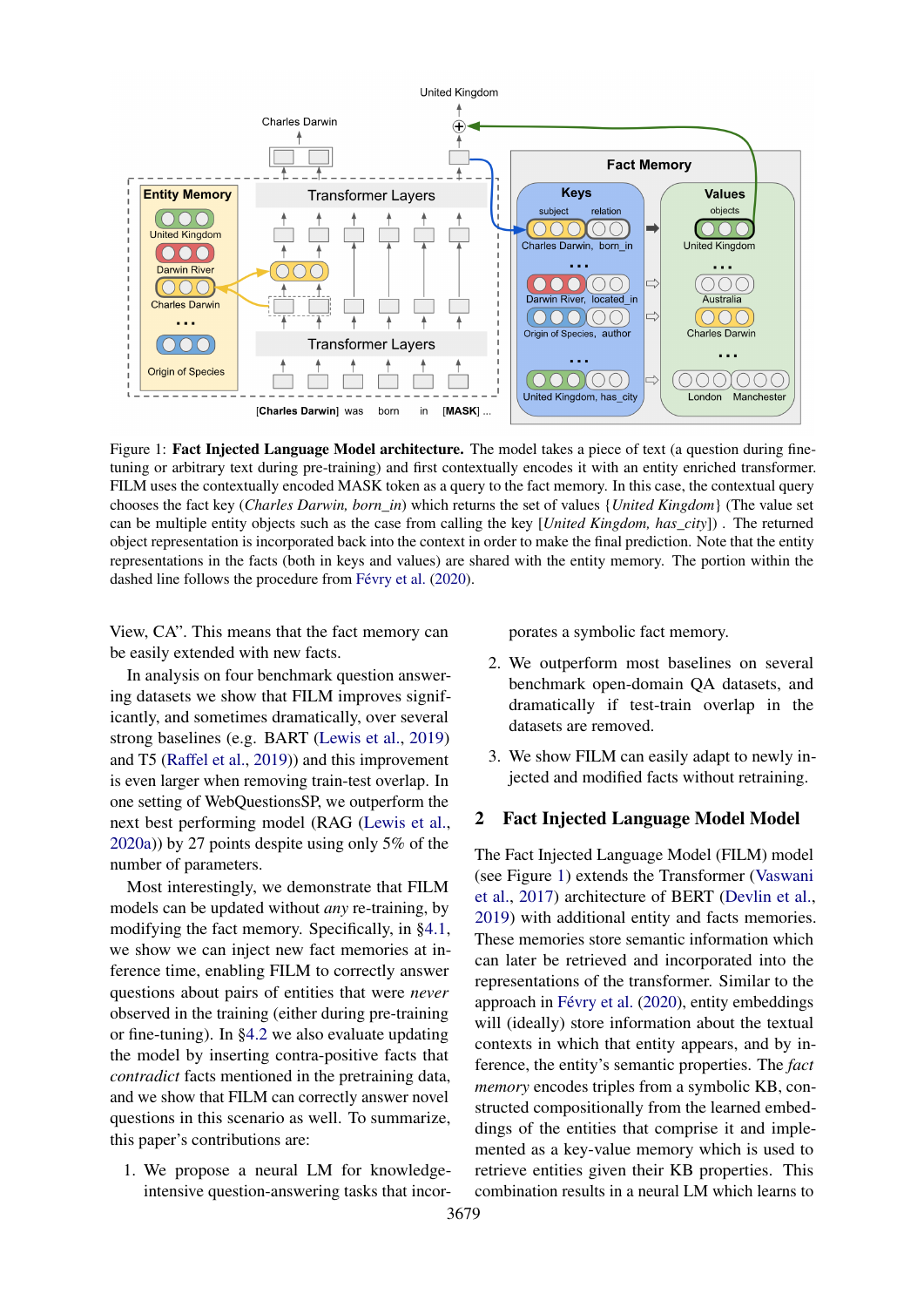access information from a symbolic KB.

### <span id="page-2-7"></span>2.1 Definitions

We represent a Knowledge Base  $K$  as a set of triples  $(s, r, o)$  where  $s, o \in \mathcal{E}$  are the subject and object entities and  $r \in \mathcal{R}$  is the relation, where  $\mathcal E$  and  $R$  are pre-defined vocabularies of entities and rela-tions. A text corpus C is a collection of paragraphs<sup>[2](#page-2-0)</sup>  $\{p_1, \ldots, p_{|C|}\}.$  Let M be the set of entity mentions in the corpus  $C$ . A mention  $m_i$  is encoded as  $(e_m, s_m^p, t_m^p)$ , indicating entity  $e_m$  is mentioned in paragraph  $p$  starting at token position  $s_m^p$  and ending at  $t_m^p$ . We will usually drop the superscript  $p$  and use  $s_m$  and  $t_m$  for brevity.

# 2.2 Input

The input to our model is a piece of text; either a question during fine tuning (see [§A.2.2\)](#page-12-0) or a paragraph in pre-training (see [§A.2.1\)](#page-12-1). Pretraining is formulated as a cloze-type Question Answering (QA) task: given a paragraph  $p = \{w_1, \ldots, w_{|n|}\}\$ with mentions  $\{m_1, \ldots, m_n\}$ , we sample a single mention  $m_i$  to act as the cloze answer and replace all tokens of  $m_i$  with [MASK] tokens. The entity in  $\mathcal E$  named by the masked entity is the answer to the cloze question  $q$  ('United Kingdon' in the example input of Figure [1\)](#page-1-0). Mentions in the paragraph other than m are referred to below as *context mentions*. In the following sections we describe how our model learns to jointly link context entities  $(\S2.3)$  and predict answer entities  $(\S2.5)$ .

# <span id="page-2-1"></span>2.3 Entity Memory

Our entity memory  $\mathbf{E} \in \mathbb{R}^{|\mathcal{E}| \times d_e}$  is a matrix containing a vector for each entity in  $\mathcal E$  and trained as an entity-masked LM. The model input is a text span containing unlinked entity mentions with known boundaries<sup>[3](#page-2-2)</sup>. Mentions are masked with some probability. Our entity memory follows Entity as Experts (EaE) [\(Févry et al.,](#page-9-6) [2020\)](#page-9-6) which interleaves standard Transformer [\(Vaswani et al.,](#page-11-3) [2017\)](#page-11-3) layers with layers that accesss the entity memory<sup>[4](#page-2-3)</sup>.

Given a piece of text  $q = \{w_1, \ldots, w_{|q|}\}\)$  the contextual embedding  $\mathbf{h}_i^{(l)}$  $i^{(i)}$  is the output at the *i*'th

token of the l'th intermediate transformer layer. These contextual embeddings are used to compute query vectors that interface with the entity memory.

For each context mention  $m_i = (e_{m_i}, s_{m_i}, t_{m_i})$ in q, we form a query vector to access the Entity memory by concatenating the context embeddings for the mention  $m_i$ 's start and end tokens,  $\mathbf{h}_{s_{m_i}}^{(l)}$  and  $\mathbf{h}_{t_m}^{(l)}$  $t_{t_{m_i}}^{(t)}$  and projecting them into the entity embed- $\lim_{h \to 0}$  space. We use this query to compute attention weights over the full entity vocabulary and produce an attention-weighted sum of entity embeddings  $\mathbf{u}_{m_i}^l$ . The result is then projected back to the dimension of the j-indexed contextual token embeddings, and added to what would have been the input to the next layer of the Transformer:

<span id="page-2-4"></span>
$$
\mathbf{h}_{m_i}^{(l)} = \mathbf{W}_e^T[\mathbf{h}_{s_{m_i}}^{(l)}; \mathbf{h}_{t_{m_i}}^{(l)}]
$$
(1)

$$
\mathbf{u}_{m_i}^{(l)} = \text{softmax}(\mathbf{h}_{m_i}^{(l)}, \mathbf{E}) \times \mathbf{E}
$$
 (2)

$$
\tilde{\mathbf{h}}_j^{(l+1)} = \mathbf{h}_j^{(l)} + \mathbf{W}_2^T \mathbf{u}_{m_i}^{(l)}, \ \ s_{m_i} < j < t_{m_i} \tag{3}
$$

After the final transformer layer T,  $\mathbf{h}_{m_i}^{(T)}$  is used to predict the context entities  $\hat{e}_{m_i}$  and produce a loss with  $\mathbb{I}_{e_{m_i}}$ , the one-hot label of entity  $e_{m_i}$ . Following [Févry et al.](#page-9-6) [\(2020\)](#page-9-6), we supervise the entity access for the intermediate query vector in Eq. [1.](#page-2-4)

$$
\begin{aligned} \hat{e}_{m_i} &= \text{argmax}_{e_i \in \mathcal{E}}(\mathbf{c}_{m_i}^T \mathbf{e}_i) \\ \text{loss}_{\text{ctx}} &= \text{cross\_entropy}(\text{softmax}(\mathbf{c}_{m_i}, \mathbf{E}), \mathbb{I}_{e_{m_i}}) \\ \text{loss}_{\text{ent}} &= \text{cross\_entropy}(\text{softmax}(\mathbf{h}_{m_i}^{(l)}, \mathbf{E}), \mathbb{I}_{e_{m_i}}) \end{aligned}
$$

#### 2.4 Fact Memory

FILM contains a second *fact memory*, populated by triples from the knowledge base  $K$ , as shown on the right side of Figure  $1<sup>5</sup>$  $1<sup>5</sup>$  $1<sup>5</sup>$  $1<sup>5</sup>$ . The fact memory shares its on entity representations with the entity memory embeddings in E, but each element of the fact memory corresponds to a symbolic substructure, namely a key-value pair  $((s, r), \{o_1, \ldots, o_n\})$ . The key  $(s, r)$  is a (subject entity, relation) pair, and the corresponding value  $\{o_1, \ldots, o_n\}$  is the list of object entities associated with s and r, i.e.  $(s, r, o_i) \in \mathcal{K}$ for  $i = \{1, \ldots, n\}$ . Conceptually, KB triples with the same subject entity and relation are grouped into a single element. We call the subject and relation pair  $a_j = (s, r) \in A$  a *head pair* and the list of objects  $b_j = \{o_1, \ldots, o_n\} \in B$  a *tail set*<sup>[6](#page-2-6)</sup>.

<span id="page-2-0"></span><sup>&</sup>lt;sup>2</sup>Although we use the term paragraph here, in our experiments we use spans of 128 tokens, which need not follow paragraph boundaries.

<span id="page-2-2"></span> ${}^{3}$ [Févry et al.](#page-9-6) [\(2020\)](#page-9-6) also showed the model is capable of learning to predict these boundaries. For simplicity, in this work we assume they are given.

<span id="page-2-3"></span> $4$ We follow the implementation of [Févry et al.](#page-9-6) [\(2020\)](#page-9-6) and have a single entity memory access between the fourth and fifth transformer layers.

<span id="page-2-5"></span><sup>&</sup>lt;sup>5</sup>In our experiments we use a single fact memory access after the final (12th) transformer layer.

<span id="page-2-6"></span><sup>&</sup>lt;sup>6</sup>The size of the tail set  $b_i$  can be large for a popular head pair  $(s, r)$ . In such cases, we randomly select a few tails and drop the rest of them. The maximum size of the tail set is 32 in the experiments in this paper.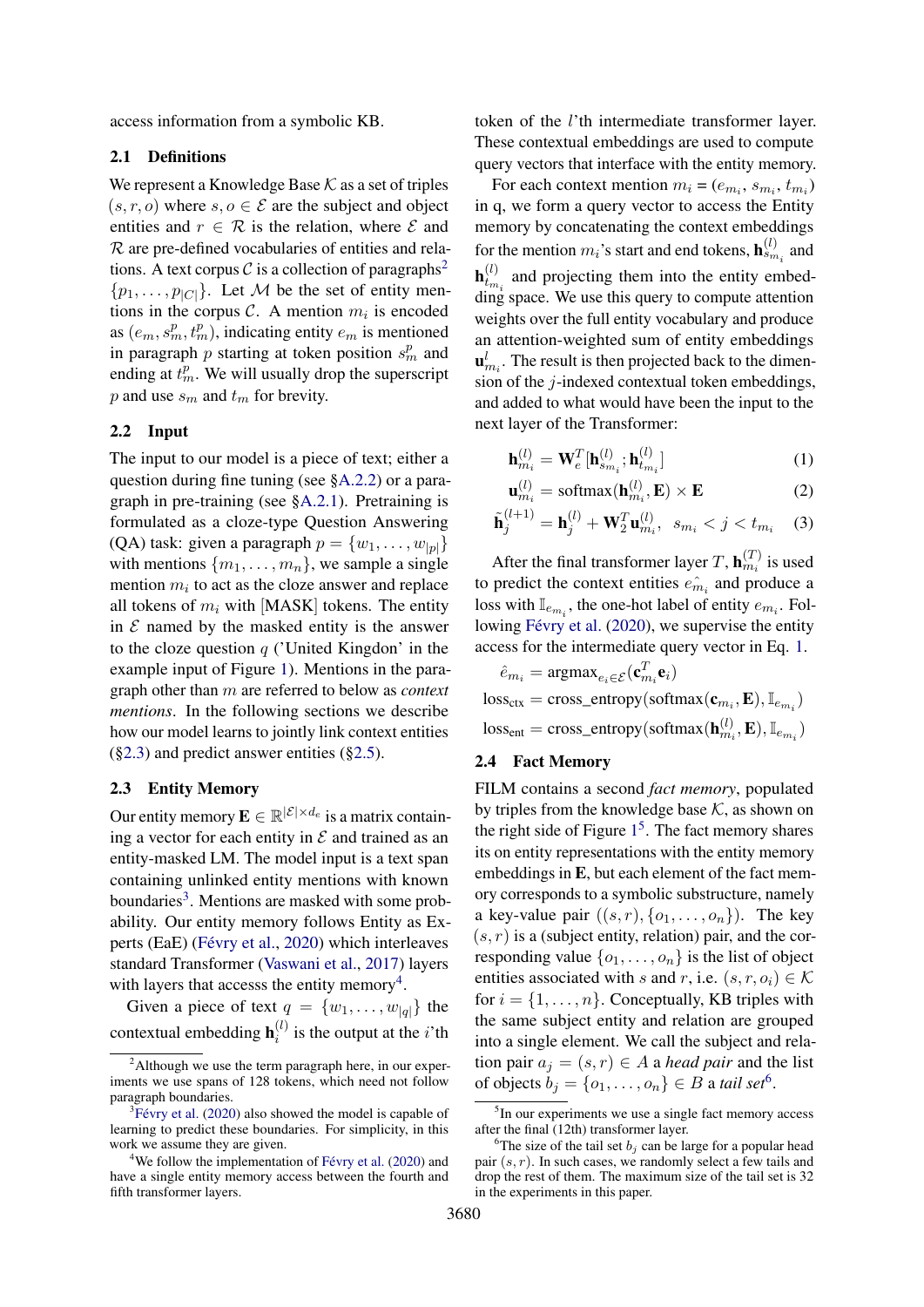In more detail, we encode a head pair  $a_i$  =  $(s, r) \in A$  by concatenating embeddings for the subject entity and relation, and then projecting them linearly to a new head-pair embedding space. More precisely, let  $\mathbf{E} \in \mathbb{R}^{|\mathcal{E}| \times d_e}$  be the entity em-beddings trained in [§2.3,](#page-2-1) and  $\mathbf{R} \in \mathbb{R}^{|\mathcal{R}| \times d_r}$  be embeddings of relations  $R$  in the knowledge base  $K$ . We encode a head pair  $a$  as:

$$
\mathbf{a}_j = \mathbf{W}_a^T [\mathbf{s}; \mathbf{r}] \ \in \mathbb{R}^{d_a}
$$

where  $s \in E$  and  $r \in R$  are the embeddings of subject s and relation r, and  $W_a$  is a learned linear transformation matrix. We let  $\mathbf{A} \in \mathbb{R}^{|A| \times d_a}$  denote the embedding matrix of all head pairs.

Let the answer for  $q$  be denoted  $e_{\text{ans}}$ , and its masked mention  $m_{\text{ans}} = (e_{\text{ans}}, s_{\text{ans}}, t_{\text{ans}})$ . For a masked mention  $m<sub>ans</sub>$ , define a query vector to access the fact memory as:

$$
\mathbf{v}_{m_{\text{ans}}} = \mathbf{W}_{f}^{T} [\mathbf{h}_{s_{\text{ans}}}^{(T)}; \mathbf{h}_{t_{\text{ans}}}^{(T)}]
$$
(4)

where  $\mathbf{h}_{s_{\text{ans}}}^{(T)}$  and  $\mathbf{h}_{t_{\text{ans}}}^{(T)}$  $t_{\text{ans}}^{(1)}$  are the contextual embeddings for the start and end tokens of the mention  $m<sub>ans</sub>$ , and  $W_f$  is the linear transformation matrix into the embedding space of head pairs A.

Head pairs in  $A$  are scored by the query vector  $v_{m_{\text{ans}}}$  and the top k head pairs with the largest inner product are retrieved. This retrieval process on the fact memory is distantly supervised. We define a head pair to be a *distantly supervised positive example*  $a_{ds} = (s, r)$  for a passage if its subject entity s is named by a context mention  $m_i$  and the masked entity eans is an element of the corresponding tail set, i.e.  $e_{\text{ans}} \in b_{\text{ds}}$ . When no distantly supervised positive example exists for a passage, it is trained to retrieve a special "null" fact comprised of the  $s<sub>null</sub>$ head entity and  $r_{\text{null}}$  relation: i.e.  $a_{\text{ds}} = (s_{\text{null}}, r_{\text{null}})$ and its tail set is empty. This distant supervision is encoded by a loss function:

$$
\text{TOP}_k(\mathbf{v}_{m_{\text{ans}}}, \mathbf{A}) = \text{argmax}_{k, j \in \{1, \ldots, |A|\}} \mathbf{a}_j^T \mathbf{v}_{m_{\text{ans}}}
$$
  
loss<sub>fact</sub> = cross\_entropy(softmax( $\mathbf{v}_{m_{\text{ans}}}, \mathbf{A}$ ),  $\mathbb{I}_{a_{\text{ds}}}$ )

The result of this query is that the tail sets associated with the top  $k$  scored head pairs, i.e.  ${b_i | j \in \text{TOP}_k(\mathbf{v}, \mathbf{A})}$ , are retrieved from the fact memory.

#### <span id="page-3-0"></span>2.5 Integrating Knowledge and Context

Next, tail sets retrieved from the fact memory are aggregated. Recall that a tail set  $b_i$  returned from the fact memory is the set of entities  $\{o_1, \ldots, o_n\}$ 

s.t.  $(s, r, o_i) \in \mathcal{K}$  for  $i \in \{1, \ldots, n\}$  with the associated  $a_j = (s, r)$ . Let  $\mathbf{o}_i \in \mathbf{E}$  be the embedding of entity  $o_i$ . We encode the returned tail set  $\mathbf{b}_j$  as a weighted centroid of the embeddings of entities in the tail set  $b_i$ .

$$
\mathbf{b}_j = \sum_{o_i \in b_j} \alpha_i \mathbf{o}_i \in \mathbb{R}^{d_e}
$$

where  $\alpha_i$  is a context-dependent weight of the object entity  $o_i$ . To compute the weights  $\alpha_i$ , we use a process similar to Eq. [4:](#page-3-1) we compute a second query vector  $z_{m_{\text{ans}}}$  to score the entities inside the tail set  $b_i$ , and the weights  $\alpha_i$  are the softmax of the inner products between the query vector  $z_{m_{\text{ans}}}$ and the embeddings of entities in the tail set  $b_i$ .

$$
\mathbf{z}_{m_{\text{ans}}} = \mathbf{W}_b^T [\mathbf{h}_{s_{\text{ans}}}^{(T)}; \mathbf{h}_{t_{\text{ans}}}^{(T)}]
$$
(5)

$$
\alpha_i = \frac{\exp\left(\mathbf{o}_i^T \mathbf{z}_{m_{\text{ans}}}\right)}{\sum_{o_l \in b_j} \exp\left(\mathbf{o}_l^T \mathbf{z}_{m_{\text{ans}}}\right)}\tag{6}
$$

<span id="page-3-1"></span>where  $W_b$  is a transformation matrix distinct from  $W_e$  in Eq. [1](#page-2-4) and  $W_f$  in Eq. [4.](#page-3-1) The top k tail sets  $b_i$ are further aggregated using weights  $\beta_i$ , which are the softmax of the retrieval (inner product) scores of the top k head pairs  $a_i$ . This leads to a single vector  $\mathbf{f}_{m_{\text{ans}}}$  that we call the *knowledge embedding* for the masked mention  $m_{\text{ans}}$ .

$$
\mathbf{f}_{m_{\text{ans}}} = \sum_{j \in \text{TOP}_k(\mathbf{v}_{m_{\text{ans}}}, \mathbf{A})} \beta_j \mathbf{b}_j \tag{7}
$$

$$
\beta_j = \frac{\exp(\mathbf{a}_j^T \mathbf{v}_{m_{\text{ans}}})}{\sum_{t \in \text{TOP}_k(\mathbf{v}_{m_{\text{ans}}}, \mathbf{A})} \exp(\mathbf{a}_t^T \mathbf{v}_{m_{\text{ans}}})}
$$
(8)

Intuitively  $f_{m_{\text{ans}}}$  is the result of retrieving a set of entities from the fact memory. The last step is to integrate this retrieved set into the Transformer's contextual embeddings. Of course, KBs are often incomplete, and especially during pre-training, it might be necessary for the model to ignore the result of retrieval, if no suitable triple appears in the KB. To model this, the final step in the integration process is to construct an integrated query  $q_{m}$ with a learnable mixing weight  $\lambda$ . Algorithmically,  $\lambda$  is computed as the probability of retrieving a special "null" head  $a<sub>null</sub>$  from the fact memory, i.e. whether an oracle head pair exists in the knowledge base.  $\mathbf{q}_{m_{\text{ans}}}$  is used to predict the masked entity.

$$
\mathbf{q}_{m_{\text{ans}}} = \lambda \cdot \mathbf{c}_{m_{\text{ans}}} + (1 - \lambda) \cdot \mathbf{f}_{m_{\text{ans}}}, \ \ \lambda = P(a_{\text{null}})
$$
\n
$$
\hat{e}_{\text{ans}} = \operatorname{argmax}_{e_i \in \mathcal{E}}(\mathbf{q}_{m_{\text{ans}}}^T \mathbf{e}_i)
$$
\n
$$
\text{loss}_{\text{ans}} = \text{cross\_entropy}(\text{softmax}(\mathbf{q}_{m_{\text{ans}}}, \mathbf{E}), \mathbb{I}_{e_{\text{ans}}})
$$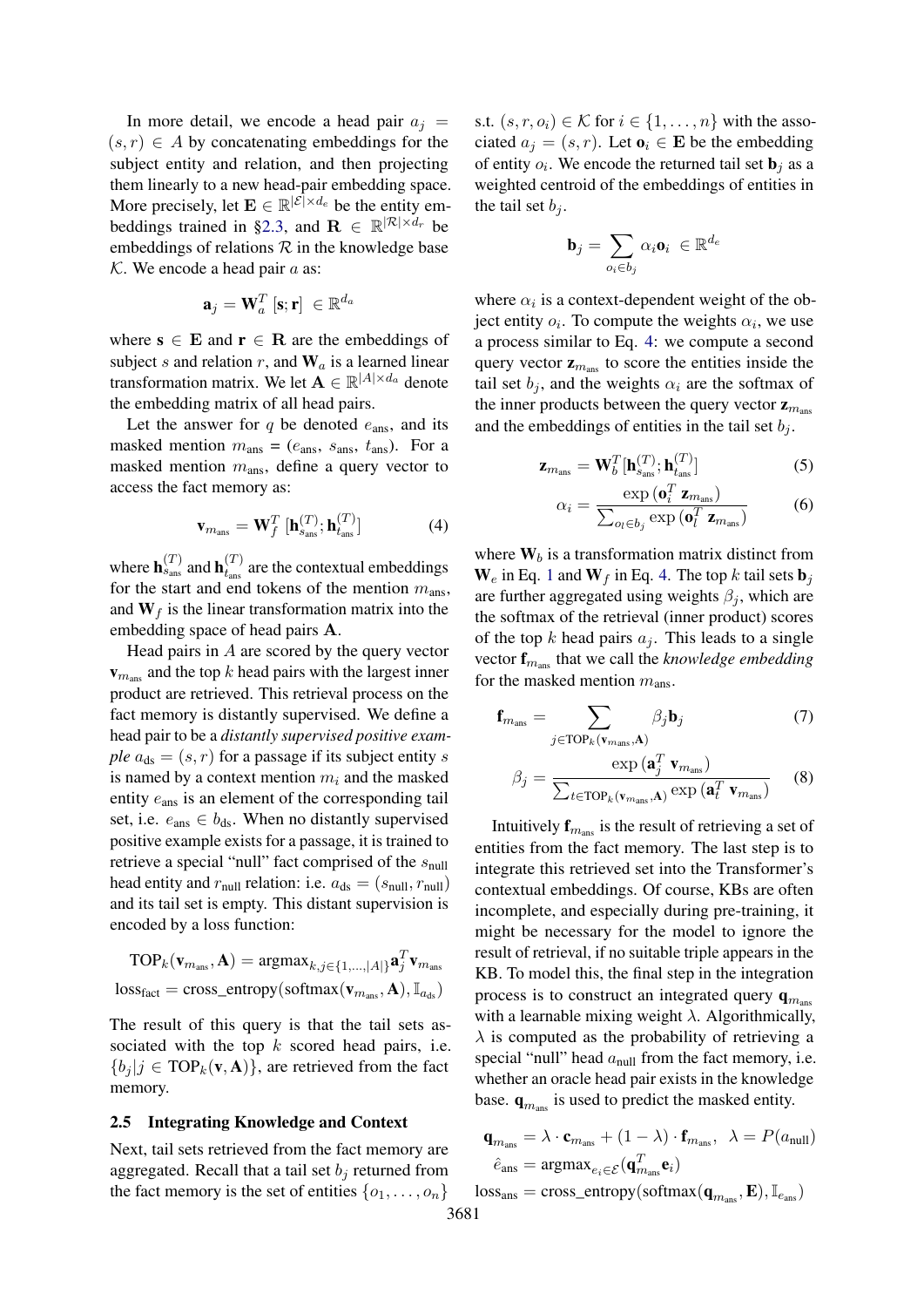<span id="page-4-3"></span>

| Model                                                                  | P@1                                  | Table 1: LAMA TREx<br>Precision@1. $\dagger$ copied                                     |
|------------------------------------------------------------------------|--------------------------------------|-----------------------------------------------------------------------------------------|
| K-Adapter †<br>BERT-Large +<br><b>BERT-KNN ‡</b><br>EaE<br><b>FILM</b> | 29.1<br>33.9<br>38.7<br>38.6<br>44.2 | from Wang et al.<br>$(2020a)$ , $\ddagger$ copied from<br>Kassner and Schütze<br>(2020) |

The final loss is the sum of the individual losses (See [§A.2.1](#page-12-1) and [§A.2.2](#page-12-0) for additional details.)

 $loss_{final} = loss_{ent} + loss_{ctx} + loss_{fact} + loss_{ans}$ 

# 3 Experiments

The primary focus of this work is investigating the incorporating of new symbolic knowledge by injecting new facts without retraining ([§4.1\)](#page-6-0) and updating stale facts ([§4.2\)](#page-7-0). However, we first validate the efficacy of our model on standard splits of widely used knowledge-intensive benchmarks against many state-of-the-art systems ([§3.3\)](#page-4-0), as well as two subsets of these benchmarks restricted to examples answerable with wikidata ([§3.4\)](#page-4-1) and examples filtered for train/test overlap ([§3.5\)](#page-5-0).

### 3.1 Data

We evaluate on four knowledge intensive tasks<sup>[7](#page-4-2)</sup>.

WebQuestionsSP is an Open-domain Question Answering dataset containing 4737 natural language questions linked to corresponding Freebase entities and relations [\(Yih et al.,](#page-11-5) [2015\)](#page-11-5) derived from WebQuestions[\(Berant et al.,](#page-9-7) [2013\)](#page-9-7).

LAMA TREx is a set of fact-related cloze questions. Since we are interested in entity prediction models, we restrict our LAMA investigations to TREx, which has answers linked to Wikidata.

TriviaQA (open) contains questions scraped from quiz-league websites [\(Joshi et al.,](#page-9-8) [2017\)](#page-9-8). We use the open splits following [Lee et al.](#page-10-7) [\(2019\)](#page-10-7).

FreebaseQA is an Open-domain QA dataset derived from TriviaQA and other trivia resources (See [Jiang et al.](#page-9-9) [\(2019\)](#page-9-9) for full details). Every answer can be resolved to at least one Freebase entity and each question contains at least one entity.

# 3.2 Baselines

T5 [\(Raffel et al.,](#page-10-1) [2019\)](#page-10-1) and BART [\(Lewis et al.,](#page-10-4) [2019\)](#page-10-4) are large text-to-text transformers.

Dense Passage Retrieval (DPR) [\(Karpukhin et al.,](#page-10-8) [2020\)](#page-10-8) is a two stage retrieve and read model. Retrieval Augmented Generation (RAG) [\(Lewis](#page-10-5) [et al.,](#page-10-5) [2020a\)](#page-10-5) and Fusion in Decoder (FID) [\(Izac](#page-9-10)[ard and Grave,](#page-9-10) [2020\)](#page-9-10) use DPR retrieval, followed

by generative decoders based on BART and T5 respectively. FID is the current state-of-the-art on the open domain setting of TriviaQA.

K-Adapter [\(Wang et al.,](#page-11-4) [2020a\)](#page-11-4) and Bert-KNN [\(Kassner and Schütze,](#page-10-6) [2020\)](#page-10-6) are recent BERT extensions that perform at or near state-of-the-art on the LAMA benchmark.

Entities-as-Experts (EaE) [\(Févry et al.,](#page-9-6) [2020\)](#page-9-6) is discussed in [§2.3.](#page-2-1) Our EaE models are trained using the same hyperparameters and optimization settings as FILM.

# 3.2.1 Open vs Closed Book models

Generally, open book models refer to 'retrieve and read' pipelines [\(Chen et al.,](#page-9-11) [2017\)](#page-9-11) which, given a query, 1) retrieve relevant passages from a corpus, 2) separately re-encode the passages conditioned on the question and then 3) produce an answer. Conversely, closed book models answer questions directly from their parameters without additional processing of source materials. We consider FILM and EaE closed-book models as they do not retrieve and re-encode any source text, and instead attend to parameterized query-independent memories.

# <span id="page-4-0"></span>3.3 Results in Convention Settings

LAMA TREx. In Table [1,](#page-4-3) we can see that FILM outperforms several recently proposed models on the LAMA TREx task. FILM outperforms the next best performing model, BERT-KNN by 5.5 points. Question-Answering. In Table [2,](#page-5-1) we compare FILM to five close-book and three open-book QA models on WebQuestionsSP and TriviaQA. The columns denoted Full Dataset-Total show results for the standard evaluation. For WebQuestionsSP, despite using far fewer parameters (see Table [3](#page-5-2) and [A.3](#page-13-0) for details), FILM outperforms all other models - including the top open-book model RAG. On TriviaQA, FILM outperforms all other closed-book models—though the open-book models are substantially more accurate on this task, likely because of the enormous size of the models and their access to all of Wikipedia, which contains all (or nearly all) of the answers in TriviaQA.

#### <span id="page-4-1"></span>3.4 Results on KB-Answerable Questions

WebQuestionsSP (and similarly FreebaseQA discussed in [§4\)](#page-6-1) was constructed such that all questions are answerable using the FreeBase KB, which was last updated in 2016. Because our pretraining corpus is derived from larger and more recent versions of Wikipedia, we elected to use a KB con-

<span id="page-4-2"></span> $^7$ All data is English. See [A.1](#page-12-2) for additional details.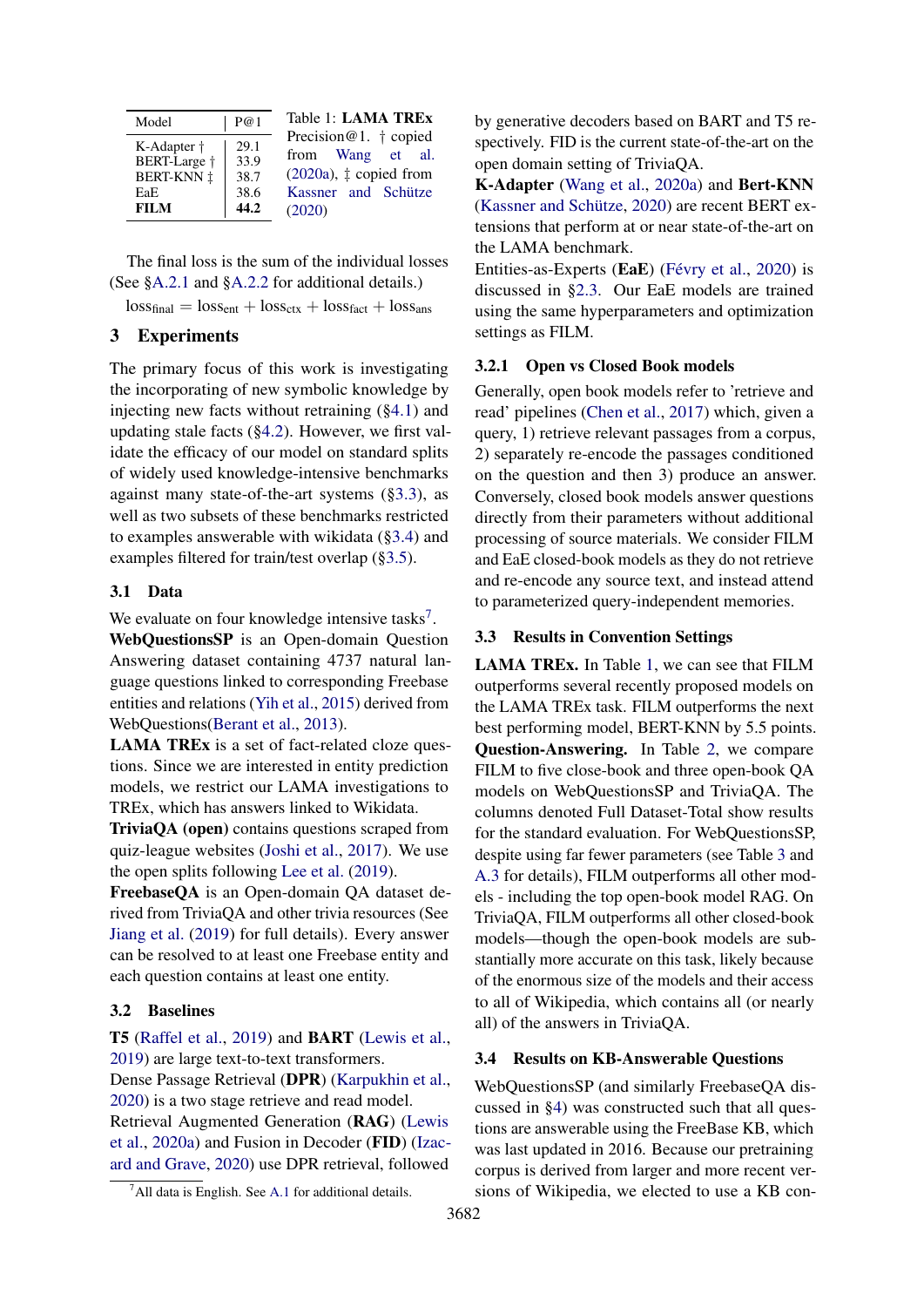<span id="page-5-1"></span>

|             |                   | WebQuestionsSP      |                          |                 |                          | TriviaOA                 |                          |                          |                          |
|-------------|-------------------|---------------------|--------------------------|-----------------|--------------------------|--------------------------|--------------------------|--------------------------|--------------------------|
| Model       |                   | <b>Full Dataset</b> |                          | Wikidata Answer |                          | <b>Full Dataset</b>      |                          | Wikidata Answer          |                          |
|             |                   | Total               | No Overlap               | Total           | No Overlap               | Total                    | No Overlap               | Total                    | No Overlap               |
|             | <b>FILM</b>       | 54.7                | 36.4                     | 78.1            | 72.2                     | 29.1                     | 15.6                     | 37.3                     | 28.4                     |
|             | EaE               | 47.4                | 25.1                     | 62.4            | 42.9                     | 19.0                     | 9.1                      | 24.4                     | 17.1                     |
| Closed-book | $T5-11B$          | 49.7                | 31.8                     | 61.0            | 48.5                     |                          | $\qquad \qquad$          |                          |                          |
|             | <b>BART-Large</b> | 30.4                | 5.6                      | 36.7            | 8.3                      | 26.7                     | 0.8                      | 30.6                     | 1.0                      |
|             | <b>RAG</b>        | 50.1                | 30.7                     | 62.5            | 45.1                     | 56.8                     | 29.2                     | 64.9                     | 45.2                     |
| Open-Book   | <b>DPR</b>        | 48.6                | 34.1                     | 56.9            | 45.1                     | 57.9                     | 31.6                     | 66.3                     | 48.8                     |
|             | <b>FID</b>        |                     |                          |                 |                          | 67.6                     | 42.8                     | 76.5                     | 64.5                     |
|             | EmOL <sub>†</sub> | 75.5                | $\overline{\phantom{a}}$ | 74.6            | $\overline{\phantom{a}}$ | $\overline{\phantom{0}}$ | $\overline{\phantom{a}}$ | $\overline{\phantom{0}}$ | $\overline{\phantom{a}}$ |

Table 2: Open Domain QA Results. Columns denoted *Full Dataset-Total* are conventional splits discussed in [§3.3,](#page-4-0) *Wikidata Answer* are answerable using Wikidata ([§3.4\)](#page-4-1), and *No Overlap* removes train-test overlap ([§3.5\)](#page-5-0). Highest closed-book and open-book numbers are bolded. Other than FILM and EaE, all results are derived from the prediction files used in [Lewis et al.](#page-10-9) [\(2020b\)](#page-10-9) including the nearest neighbor (NN) baselines. †is a dataset specific graph reasoning model and the state-of-the-art WebQuestionSP.

<span id="page-5-2"></span>

| Model       | B    | М    | т     |
|-------------|------|------|-------|
| <b>FILM</b> | 0.11 | 0.72 | 0.83  |
| EaE         | 0.11 | 0.26 | 0.37  |
| BERT-L      | 0.35 | 0    | 0.35  |
| BART-L      | 0.39 | 0    | 0.39  |
| T5-11B      | 11   | 0    | 11    |
| <b>DPR</b>  | 0.11 | 16   | 16.11 |
| RAG         | 0.39 | 16   | 16.39 |
| FID         | 0.77 | 16   | 16.77 |

Table 3: Model Parameters Approximate billions of parameters for each model's (B)ase, (M)emories and (T)otal. Excludes token embeddings.

structed from Wikidata. Many entities in Freebase are unmappable to the more recent Wikidata KB which means that some questions are no longer answerable using the KB. Because of this, we created reduced versions of these datasets which are *Wikidata answerable*—i.e., containing only questions answerable by triples from our Wikidata-based KB. The model should learn to rely on the KB to answer the questions. We do the same for Trivia $OA^8$  $OA^8$ 

As seen in Table [2](#page-5-1) in the column Wikidata answer-Total, FILM does much better on Wikidata answerable questions on WebQuestionsSP. EmQL [\(Sun et al.,](#page-11-6) [2020\)](#page-11-6), the state-of-the-art dataset specific model, gets 75.5% accuracy on the full dataset. Not surprisingly, this is because EmQL operates over the Freebase knowledge base, giving it full upperbound recall. However, when we restrict to Wikidata answerable questions, thus giving both EmQL and FILM potential for full recall, FILM outperforms EmQL by 3.5 points and the next best model (RAG) by over 15 points.

### <span id="page-5-0"></span>3.5 Train-Test Overlap

We are interested in the ability of models to use external knowledge to answer questions, rather than learning to recognize paraphrases of semantically identical questions. Unfortunately, analysis showed that many of the test answers also appear as answers to some training-set question: this is the case for 57.5% of the answers in WebQuestionsSP and 75.0% for FreebaseQA. This raises the possibility that some of the performance can be attributed to simply memorizing specific question/answer pairs, perhaps in addition to recognizing paraphrases of the question from its pretraining data.

Overlap in fine-tuning train/test splits was concurrently observed by [Lewis et al.](#page-10-9) [\(2020b\)](#page-10-9), who created human verified filtered splits for TriviaQA and WebQuestions. We evaluate our models on those splits and report results in Table [2](#page-5-1) in the "No Overlap" columns. We see that the gap between FILMand the next best performing model RAG increasses from 4.6 to 5.7 points on WebQuestionSP. On TriviaQA, FILMis still able to answer many questions correctly after overlap is removed. In contrast, the majority of closed book models such as BART get less than 1% of answers correct.

# 3.6 Filtering to Avoid Pretrain, Finetune, and Test Overlap

The filtering procedure from [Lewis et al.](#page-10-9) [\(2020b\)](#page-10-9) addresses finetuning train/test overlap but does not account for overlap with the pretraining data. To investigate this further, we looked at FreebaseQA and WebQuestionsSP which both contain entity linked questions and answers. We first perform a similar procedure to [Lewis et al.](#page-10-9) [\(2020b\)](#page-10-9) and

<span id="page-5-3"></span><sup>8</sup>TriviaQA does not have linked entities in its questions so for those results we relax this restriction to include all examples where the answer resolves to a Wikidata entity.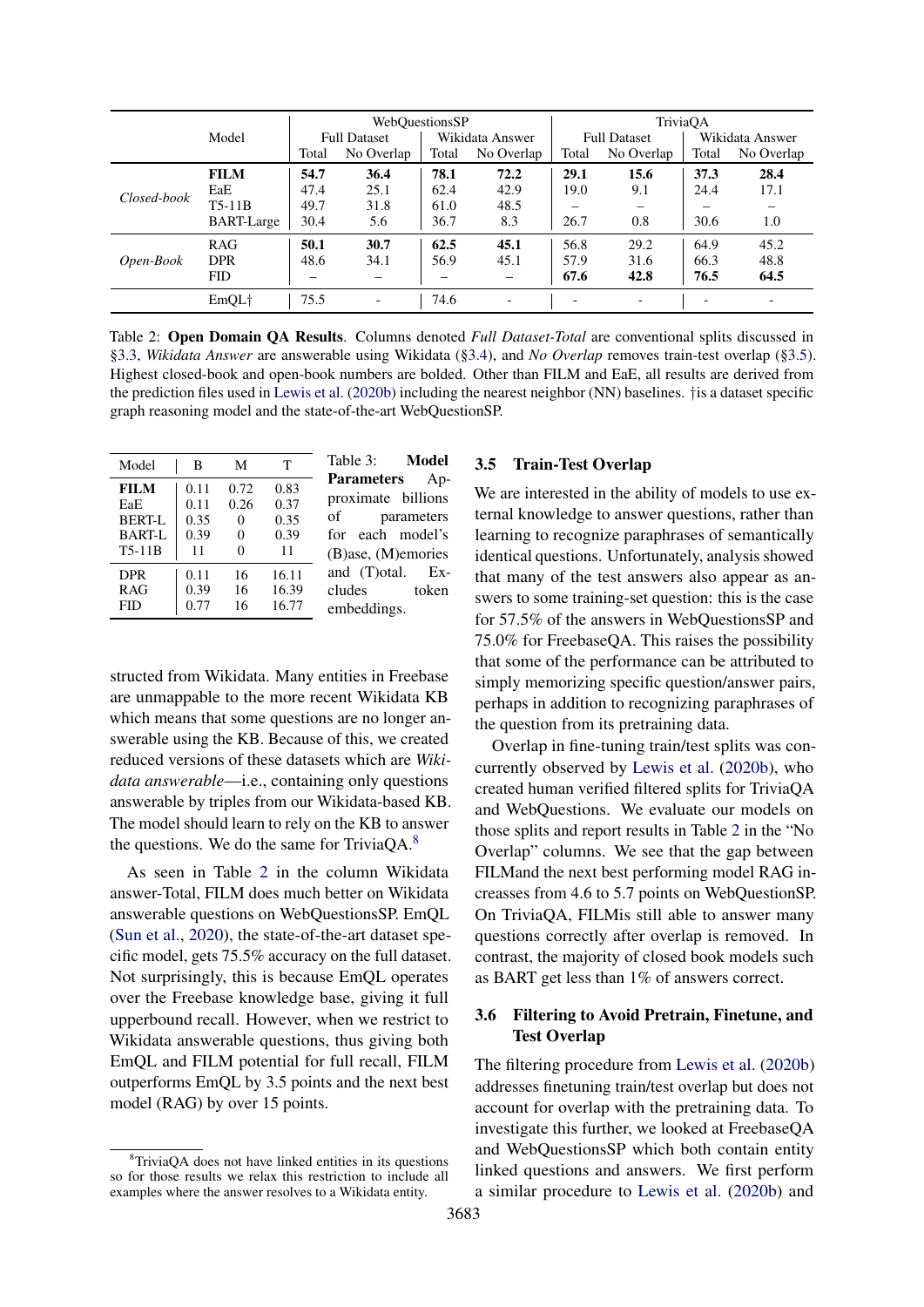discard questions in the fine-tuning training data that contain answers which overlap with answers to questions in the dev and test data. We end up with 9144/2308/3996 data (train/dev/test) in FreebaseQA and 1348/151/1639 data in WebQuestionsSP. This setting is referred to as *Fine-tune* column in Table [4](#page-7-1) which shows the effects of different filterings of the data.

Next we want to ensure that the model will be unable to simply memorize paraphrases of question answer pairs that it observed in the text by removing all overlap between the pretraining data and finetuning test data. For every question answer entity pair in our finetuning dataset (coming from any split), we filter every example from our Wikipedia pretraining corpus where those pair of entities cooccur. Additionally, we filter every fact from our fact memory containing any of these entity pairs. Results for this setting are in the column labeled *Pretrain*. The *All* column combines both pretrain and fine tune filtering. We see that the models perform substantially worse when these filterings are applied and they are forced to reason across multiple examples, and in the case of FILM, the fact memory. Finally, the column denoted None has no filtering and is the same as the Full Dataset.

# <span id="page-6-1"></span>4 Modifying the Knowledge Base

Because our model defines facts symbolically, it can in principle reason over new facts injected into its memory, *without retraining any parameters of the model*. Since existing datasets do not directly test this capability, we elected to construct variants of FreebaseQA and WebQuestionsSP where we could simulate asking questions that are answerable only from newly injected KB facts.

The approach we used was to (1) identify pairs of entities that occur in both a question and answer of some test example; (2) filter out such pairs from the KB as well as all pre-training and fine-tuning data; and (3) test the system trained on this filtered data, and then manually updated by injecting facts about those entity pairs. This filtering procedure is reminiscent of that used by [Lewis et al.](#page-10-9) [\(2020b\)](#page-10-9), but also addresses pretraining / test-set overlap.

#### <span id="page-6-0"></span>4.1 Injecting New Facts to Update Memory

We evaluate EaE and FILM given full knowledge (the original setting); given filtered knowledge; and given filtered knowledge followed by injecting test-question-related facts into the KB. The gap between the filtered knowledge setting and injected knowledge setting will indicate how well the model incorporates newly introduced facts.

In more detail, we first perform a similar procedure to [Lewis et al.](#page-10-9) [\(2020b\)](#page-10-9) and discard questions in the fine-tuning training data that contain answers which overlap with answers to questions in the dev and test data. We end up with 9144/2308/3996 data (train/dev/test) in FreebaseQA and 1348/151/1639 data in WebQuestionsSP. Next, to ensure that the model will be unable to memorize paraphrases of question-answer pairs that it observed in the pretraining text, we remove all overlap between the pretraining data and fine-tuning test data: specifically, for every question-answer entity pair in our fine-tuning dataset (from any split), we filter every example from our Wikipedia pretraining corpus in which that pair of entities co-occur. Additionally, we filter every fact from our fact memory containing any of these entity pairs.

In these sections we compare against EaE for two reasons: 1) we are specifically looking at closed-book open domain entity based QA and EaE is shown to be at or near state-of-the-art for that task [\(Févry et al.,](#page-9-6) [2020\)](#page-9-6), 2) most importantly, we want to be able to precisely control for memorization in the training corpus and therefore did not consider existing unconstrained pre-trained models like T5 [\(Raffel et al.,](#page-10-1) [2019\)](#page-10-1). For reference, the previous state-of-the-art FOFE [\(Jiang et al.,](#page-9-9) [2019\)](#page-9-9) on FreebaseQA had a score of 37.0% using the original train-test split, while FILM is at 63.3%.

The results are shown in Table [5.](#page-7-2) In the "Full" column, we pretrain and finetune the FILM model with the full knowledge base and corpus. In the "Filter" setting, facts about the finetuning data are hidden from the model at both pretraining and finetuning time. In this case, the model must fall back to the language model to predict the answer, and as shown in Table [5,](#page-7-2) the accuracies of FILM and EaE are similar. In the "Inject Facts" setting, Facts are hidden at pretraining time, but are injected at test time. The results show that FILM can effectively use the newly injected facts to make prediction, obtaining an absolute improvement of 9.3% compared to the "Filter" setting. EaE does not have a natural mechanism for integrating this new information<sup>[9](#page-6-2)</sup>.

<span id="page-6-2"></span><sup>&</sup>lt;sup>9</sup>There are various heuristics one could apply for finetuning a standard language model on this type of data by applying one or a small number of gradient steps on textualized facts. We leave this exploration for future research.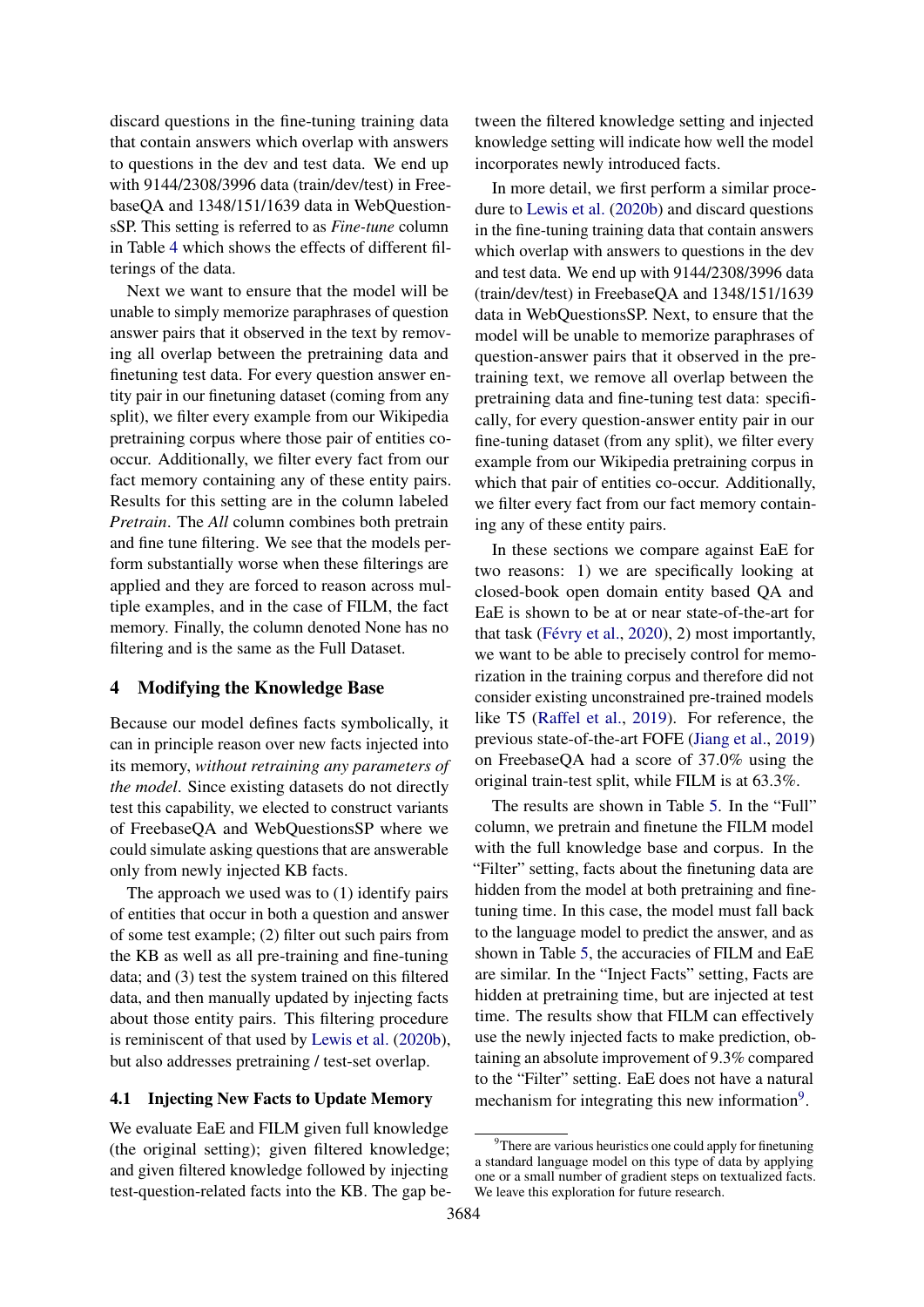<span id="page-7-1"></span>

|                                                                     | FreebaseOA   |              |              | WebQuestionsSP |                       |              |              |              |  |
|---------------------------------------------------------------------|--------------|--------------|--------------|----------------|-----------------------|--------------|--------------|--------------|--|
| Filter Type   None Pretrain Fine-tune All   None Pretrain Fine-tune |              |              |              |                |                       |              |              | – All        |  |
| EaE<br><b>FILM</b>                                                  | 53.4<br>63.3 | 45.2<br>57.5 | 45.8<br>56.5 | 48.0           | $28.6$   48.1<br>56.1 | 45.4<br>55.4 | 30.9<br>40.7 | 29.4<br>39.2 |  |

Table 4: Effects of Different Data Filtering. The column denoted *None* has no filtering. *Pretrain* removes all entity pair overlap between the eval datasets (all splits) and the pretraining text and kb. The *Fine-tune* column removes all entity pair overlap between the eval train and test splits. The *All* column combines both pretrain and fine tune filtering.

<span id="page-7-2"></span>

|             |                  |                                             | FreebaseQA WebQuestionsSP |  |      |
|-------------|------------------|---------------------------------------------|---------------------------|--|------|
|             |                  | Full Filter Inject   Full Filter Inject     |                           |  |      |
| EaE         | 45.8             |                                             |                           |  |      |
| <b>FILM</b> | $\frac{56.5}{2}$ | $28.6$ - $30.9$ 29.4<br>38.7 48.0 40.7 32.3 |                           |  | 39.2 |

Table 5: Injecting New Facts. In the Filter setting, the models have access to no direct knowledge about question answer entity pairs from either the pretraining corpus or KB. In the Inject setting, the pretraining corpus and training KB are still Filtered, but at inference time, new facts are injected into the models memory allowing it to recover most of the drop from the Full setting. In the Full setting the model is exposed to full knowledge. In all cases, we remove the overlap between the finetune train and eval sets.

#### <span id="page-7-0"></span>4.2 Updating Stale Memories

One of the main motivations for our model is to provide knowledge representations that can be incrementally updated as the world changes, avoiding stale data. In order to accomplish this, the model must learn to utilize the fact memory even in the case where those facts have changed such that they may no longer be consistent with the data the model was initially trained on. Further, it needs to accomplish that without any additional training.

To probe this ability, we simulate an extreme version of stale facts where all answers to QA pairs in the FreebaseQA test set are 'updated' with plausible alternatives. For each QA pair, we replace the original answer entity  $e_{original}$  with another entity,  $e<sub>new</sub>$ , from our vocabulary that has: 1) been used as an object in at least one of the same relation types in which  $e_{original}$  was used as an object, and 2) shares at least three Wikipedia categories with  $e_{original}$ .

We use the same pretrained models from our earlier experiments and fine-tune on the filtered FreebaseQA train set for 10,000 steps. We then modify the memory of this model without applying any additional training on the new memory. In addition to adding new memories which correspond to our newly created facts, we also must remove the original stale facts that we are updating. We look at two methods for filtering those 'stale facts' from the fact memory.

*Basic Filter* deletes every modified fact  $e<sub>question</sub>$ , r,  $e_{\text{original}}$  and replaces it with a new fact  $e_{\text{question}}$ ,  $r$ ,  $e_{\text{new}}$ . This would be a low recall filter as it does not account for all possible related facts. The *Strict Filter* is a high recall filter that more aggressively removes information that may conflict with the newly added fact, additionally removing all facts that contain  $e_{\text{question}}$  or  $e_{\text{original}}$ . This is important for cases such as when a question contains multiple entities, or the linking relation is one-to-many, leading to multiple plausible answers. Together these two settings define rough bounds on the model's ability to perform this task. In Table [6,](#page-7-3) we see that FILM is able to utilize the modified KB to make the correct prediction for 54.5% of questions in the *Basic Filter* setting and 70.3% in the *Strict Filter* setting.

<span id="page-7-3"></span>

| Model          | <b>Basic Filter</b> | <b>Strict Filter</b> |
|----------------|---------------------|----------------------|
| FILM.          | 0.0                 | 0.0                  |
| +Update Memory | 54.5                | 70.3                 |

Table 6: Updating Stale Memories. Basic filter removes only facts connecting the original question entity to the answer entity. Strict filter removes all facts containing the original question or answer (not just facts connecting them).

#### 5 Related Work

Symbolic KBs have been a core component of AI since the beginning of the field [\(Newell and Si](#page-10-10)[mon,](#page-10-10) [1956;](#page-10-10) [Newell et al.,](#page-10-11) [1959\)](#page-10-11), and widely available public KBs have been invaluable in research and industry [\(Bollacker et al.,](#page-9-4) [2008;](#page-9-4) [Auer et al.,](#page-9-5) [2007;](#page-9-5) [Google,](#page-9-2) [2012;](#page-9-2) [Dong,](#page-9-3) [2017;](#page-9-3) Vrandečić and [Krötzsch,](#page-11-2) [2014\)](#page-11-2). In machine learning, a well studied problem is learning KB embeddings [\(Bordes](#page-9-12) [et al.,](#page-9-12) [2013;](#page-9-12) [Lin et al.,](#page-10-12) [2015;](#page-10-12) [Trouillon et al.,](#page-11-7) [2017;](#page-11-7)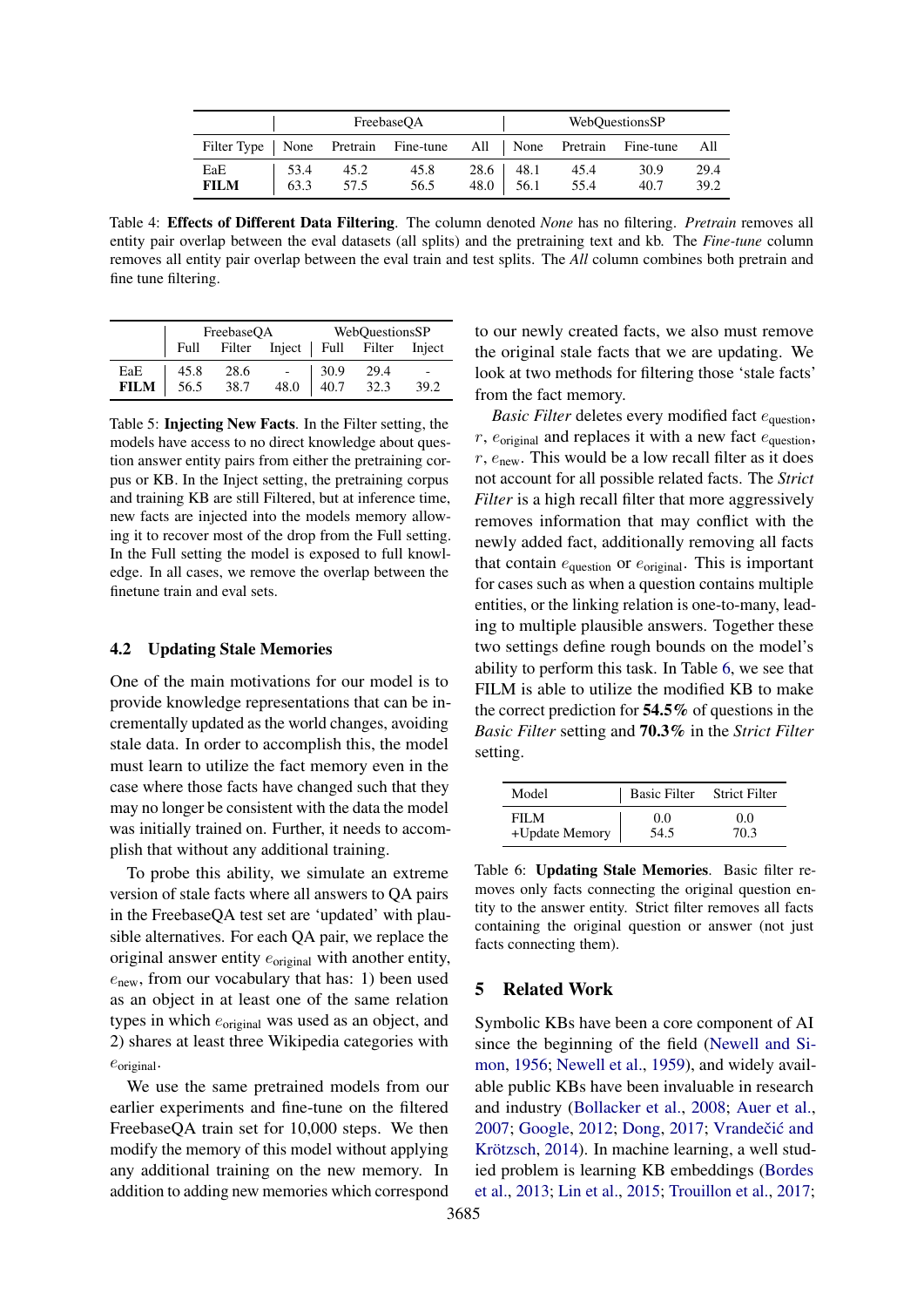[Dettmers et al.,](#page-9-13) [2018\)](#page-9-13) which enable generalization from known KB triples to novel triples that are plausibly true. KB embeddings can often be improved by incorporating raw text and symbolic KGs into a shared embedding space [\(Riedel et al.,](#page-11-8) [2013;](#page-11-8) [Verga](#page-11-9) [et al.,](#page-11-9) [2016,](#page-11-9) [2017\)](#page-11-10), to be jointly reasoned over [\(Sun](#page-11-11) [et al.,](#page-11-11) [2018,](#page-11-11) [2019\)](#page-11-12). Many prior neural-symbolic methods have attempted to unify symbolic KBs and neural methods [\(Pinkas,](#page-10-13) [1991;](#page-10-13) [de Penning et al.,](#page-10-14) [2011;](#page-10-14) [Laird et al.,](#page-10-15) [2017;](#page-10-15) [Besold et al.,](#page-9-14) [2017\)](#page-9-14). Recently, researchers have explored query languages for embedded KBs that are similar to symbolic KB query languages [\(Cohen et al.,](#page-9-15) [2017;](#page-9-15) [Hamilton](#page-9-16) [et al.,](#page-9-16) [2018;](#page-9-16) [Ren et al.,](#page-11-13) [2020;](#page-11-13) [Cohen et al.,](#page-9-17) [2020\)](#page-9-17).

Our fact memory builds on this prior work, and is most closely related to the memory used in EmQL [\(Sun et al.,](#page-11-6) [2020\)](#page-11-6), one KB embedding model that supports compositional query language. EmQL implements "projection" using neural retrieval over vectorized KB triples. Unlike this work, however, EmQL did not embed its fact memory into a LM, which could be finetuned for many NLP tasks: instead requiring the implementation of a "neural module" into some task-specific architecture. At a more abstract level, the fact memory is a key-value memory [\(Weston et al.,](#page-11-14) [2014;](#page-11-14) [Miller et al.,](#page-10-16) [2016\)](#page-10-16), a construct used in many neural models in the past.

It has been shown that sufficiently large LMs trained through self supervision [\(Peters et al.,](#page-10-0) [2018;](#page-10-0) [Devlin et al.,](#page-9-0) [2019;](#page-9-0) [Raffel et al.,](#page-10-1) [2019;](#page-10-1) [Brown et al.,](#page-9-1) [2020\)](#page-9-1) also encode factual information, motivating work on the extent to which a LM can serve as a KB [\(Roberts et al.,](#page-11-1) [2020;](#page-11-1) [Petroni et al.,](#page-10-2) [2019;](#page-10-2) [Poerner et al.,](#page-10-3) [2019\)](#page-10-3). Other work has explored techniques to improve the performance of large LMs in answering factual probes, by adding additional supervision in pre-training [\(Xiong et al.,](#page-11-15) [2019;](#page-11-15) [Wang et al.,](#page-11-16) [2020b\)](#page-11-16) or by adding entity embeddings into an extended LM [\(Peters et al.,](#page-10-17) [2019;](#page-10-17) [Zhang et al.,](#page-11-17) [2019;](#page-11-17) [Févry et al.,](#page-9-6) [2020\)](#page-9-6).

Our entity memory extends the Entities-as-Experts (EaE) model [\(Févry et al.,](#page-9-6) [2020\)](#page-9-6). It is both the current state-of-the-art for a number of tasks and simpler to use than most prior models because it does not require external components for entity linking or entity encoding (like [\(Peters](#page-10-17) [et al.,](#page-10-17) [2019;](#page-10-17) [Zhang et al.,](#page-11-17) [2019;](#page-11-17) [Logan et al.,](#page-10-18) [2019\)](#page-10-18)) and is not restricted to lexical KBs like WordNet and ConceptNet (like [\(Weissenborn et al.,](#page-11-18) [2017;](#page-11-18) [Chen et al.,](#page-9-18) [2018;](#page-9-18) [Mihaylov and Frank,](#page-10-19) [2018\)](#page-10-19)).

Our model's use of memory also scales to KBs

with millions of entities, whereas prior systems that make use of KB triples have been with only a few hundreds of triples in the model at any point, necessitating a separate heuristic process to retrieve candidate KB triples [\(Ahn et al.,](#page-9-19) [2016;](#page-9-19) [Henaff et al.,](#page-9-20) [2016;](#page-9-20) [Weissenborn et al.,](#page-11-18) [2017;](#page-11-18) [Chen et al.,](#page-9-18) [2018;](#page-9-18) [Mihaylov and Frank,](#page-10-19) [2018;](#page-10-19) [Logan et al.,](#page-10-18) [2019\)](#page-10-18).

There have been a few exploratory experiments on modifying the predictions of retrieval augmented language models by changing the underlying text corpus [\(Guu et al.,](#page-9-21) [2020;](#page-9-21) [Lewis et al.,](#page-10-5) [2020a\)](#page-10-5). However, text passages are not easily interpretable resulting in them being less inspectible and modifiable than a symbolic fact based memory.

# 6 Conclusion

We presented FILM, a neural LM with an interpretable symbolically bound fact memory. We demonstrated the effectiveness of this method by outperforming many state-of-the-art methods on four benchmark knowledge intensive datasets. We used the model's symbolic interface to change the output of the LM by modifying only the nonparametric memories, without any additional training. We showed FILM could incorporate newly injected facts unseen during training. Additionally, we can modify facts, such that they contradict the initial pre training text, and our model is still largely able to answer these questions correctly.

### 7 Ethics and Broader Impacts

All language models learn to exploit correlations in the data they were trained on. As such, they inherit all of the underlying biases within that data [\(Zhao](#page-11-19) [et al.,](#page-11-19) [2019;](#page-11-19) [Bender et al.,](#page-9-22) [2021\)](#page-9-22). These models require vast amounts of data to train on and therefore tend to rely on internet corpora which have skewed representations of particular groups, cultures, and languages, as well as variable levels of factuality. Our hope is that research into endowing these models with interpretable and modifiable memories will allow us to more readily identify and remedy some of these failures.

#### Acknowledgments

We thank the anonymous reviewers for their helpful feedback and Patrick Lewis for providing prediction files. We also thank Thibault Févry, Nicholas FitzGerald, Eunsol Choi, Tom Kwiatkowski and other members of Google Research for discussions and feedback.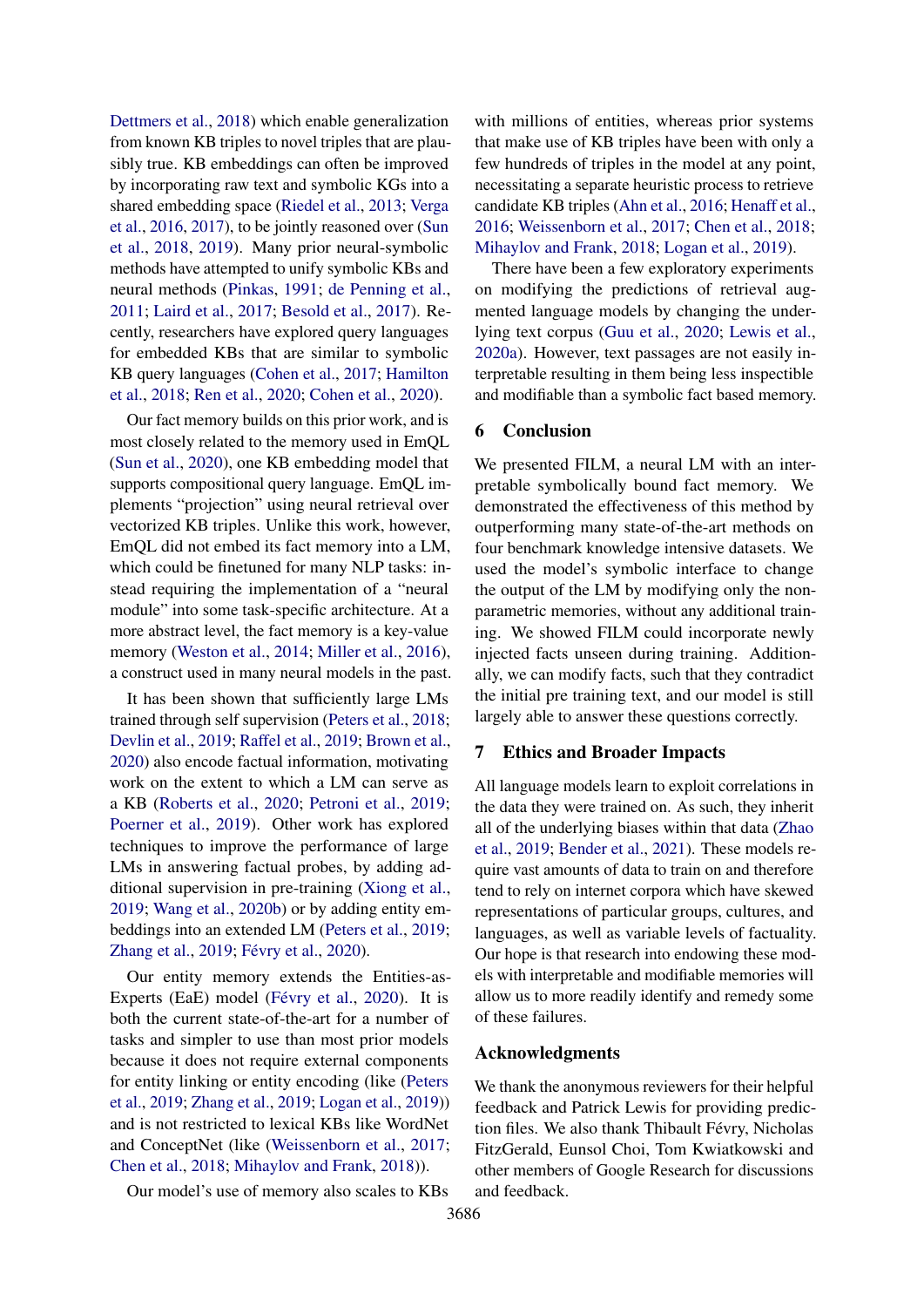#### References

- <span id="page-9-19"></span>Sungjin Ahn, Heeyoul Choi, Tanel Pärnamaa, and Yoshua Bengio. 2016. A neural knowledge language model. *arXiv preprint arXiv:1608.00318*.
- <span id="page-9-5"></span>Sören Auer, Christian Bizer, Georgi Kobilarov, Jens Lehmann, Richard Cyganiak, and Zachary Ives. 2007. Dbpedia: A nucleus for a web of open data. In *The semantic web*, pages 722–735. Springer.
- <span id="page-9-22"></span>Emily M Bender, Timnit Gebru, Angelina McMillan-Major, and Shmargaret Shmitchell. 2021. On the dangers of stochastic parrots: Can language models be too big?. In *Proceedings of the 2021 ACM Conference on Fairness, Accountability, and Transparency*, pages 610–623.
- <span id="page-9-7"></span>Jonathan Berant, Andrew Chou, Roy Frostig, and Percy Liang. 2013. [Semantic parsing on Freebase from](https://www.aclweb.org/anthology/D13-1160) [question-answer pairs.](https://www.aclweb.org/anthology/D13-1160) In *Proceedings of the 2013 Conference on Empirical Methods in Natural Language Processing*, pages 1533–1544, Seattle, Washington, USA. Association for Computational Linguistics.
- <span id="page-9-14"></span>Tarek R Besold, Artur d'Avila Garcez, Sebastian Bader, Howard Bowman, Pedro Domingos, Pascal Hitzler, Kai-Uwe Kühnberger, Luis C Lamb, Daniel Lowd, Priscila Machado Vieira Lima, et al. 2017. Neuralsymbolic learning and reasoning: A survey and interpretation. *arXiv preprint arXiv:1711.03902*.
- <span id="page-9-4"></span>Kurt Bollacker, Colin Evans, Praveen Paritosh, Tim Sturge, and Jamie Taylor. 2008. Freebase: a collaboratively created graph database for structuring human knowledge. In *Proceedings of the 2008 ACM SIGMOD international conference on Management of data*, pages 1247–1250.
- <span id="page-9-12"></span>Antoine Bordes, Nicolas Usunier, Alberto Garcia-Duran, Jason Weston, and Oksana Yakhnenko. 2013. Translating embeddings for modeling multirelational data. In *Advances in neural information processing systems*, pages 2787–2795.
- <span id="page-9-1"></span>Tom B Brown, Benjamin Mann, Nick Ryder, Melanie Subbiah, Jared Kaplan, Prafulla Dhariwal, Arvind Neelakantan, Pranav Shyam, Girish Sastry, Amanda Askell, et al. 2020. Language models are few-shot learners. *arXiv preprint arXiv:2005.14165*.
- <span id="page-9-11"></span>Danqi Chen, Adam Fisch, Jason Weston, and Antoine Bordes. 2017. Reading wikipedia to answer opendomain questions. In *Proceedings of the 55th Annual Meeting of the Association for Computational Linguistics (Volume 1: Long Papers)*, pages 1870– 1879.
- <span id="page-9-18"></span>Qian Chen, Xiaodan Zhu, Zhen-Hua Ling, Diana Inkpen, and Si Wei. 2018. Neural natural language inference models enhanced with external knowledge. In *Proceedings of the 56th Annual Meeting of the Association for Computational Linguistics (Volume 1: Long Papers)*, pages 2406–2417.
- <span id="page-9-17"></span>William W Cohen, Haitian Sun, R Alex Hofer, and Matthew Siegler. 2020. Scalable neural methods for reasoning with a symbolic knowledge base. *International Conference on Learning Representations*.
- <span id="page-9-15"></span>William W Cohen, Fan Yang, and Kathryn Rivard Mazaitis. 2017. Tensorlog: Deep learning meets probabilistic dbs. *arXiv preprint arXiv:1707.05390*.
- <span id="page-9-13"></span>Tim Dettmers, Pasquale Minervini, Pontus Stenetorp, and Sebastian Riedel. 2018. Convolutional 2d knowledge graph embeddings. In *Thirty-Second AAAI Conference on Artificial Intelligence*.
- <span id="page-9-0"></span>Jacob Devlin, Ming-Wei Chang, Kenton Lee, and Kristina Toutanova. 2019. Bert: Pre-training of deep bidirectional transformers for language understanding. In *Proceedings of the 2019 Conference of the North American Chapter of the Association for Computational Linguistics: Human Language Technologies, Volume 1 (Long and Short Papers)*, pages 4171–4186.

<span id="page-9-3"></span>Luna Dong. 2017. [Amazon product graph.](http://lunadong.com/talks/PG.pdf)

- <span id="page-9-6"></span>Thibault Févry, Livio Baldini Soares, Nicholas FitzGerald, Eunsol Choi, and Tom Kwiatkowski. 2020. Entities as experts: Sparse memory access with entity supervision. *Conference on Empirical Methods in Natural Language Processing*.
- <span id="page-9-2"></span>Google. 2012. [Introducing the knowledge graph:](https://googleblog.blogspot.com/2012/05/introducing-knowledge-graph-things-not.html) [things, not strings.](https://googleblog.blogspot.com/2012/05/introducing-knowledge-graph-things-not.html)
- <span id="page-9-21"></span>Kelvin Guu, Kenton Lee, Zora Tung, Panupong Pasupat, and Ming-Wei Chang. 2020. Realm: Retrievalaugmented language model pre-training. *arXiv preprint arXiv:2002.08909*.
- <span id="page-9-16"></span>Will Hamilton, Payal Bajaj, Marinka Zitnik, Dan Jurafsky, and Jure Leskovec. 2018. Embedding logical queries on knowledge graphs. In *Advances in Neural Information Processing Systems*, pages 2026– 2037.
- <span id="page-9-20"></span>Mikael Henaff, Jason Weston, Arthur Szlam, Antoine Bordes, and Yann LeCun. 2016. Tracking the world state with recurrent entity networks. *arXiv preprint arXiv:1612.03969*.
- <span id="page-9-10"></span>Gautier Izacard and Edouard Grave. 2020. Leveraging passage retrieval with generative models for open domain question answering. *arXiv preprint arXiv:2007.01282*.
- <span id="page-9-9"></span>Kelvin Jiang, Dekun Wu, and Hui Jiang. 2019. Freebaseqa: A new factoid qa data set matching triviastyle question-answer pairs with freebase. In *Proceedings of the 2019 Conference of the North American Chapter of the Association for Computational Linguistics: Human Language Technologies, Volume 1 (Long and Short Papers)*, pages 318–323.
- <span id="page-9-8"></span>Mandar Joshi, Eunsol Choi, Daniel S. Weld, and Luke Zettlemoyer. 2017. Triviaqa: A large scale distantly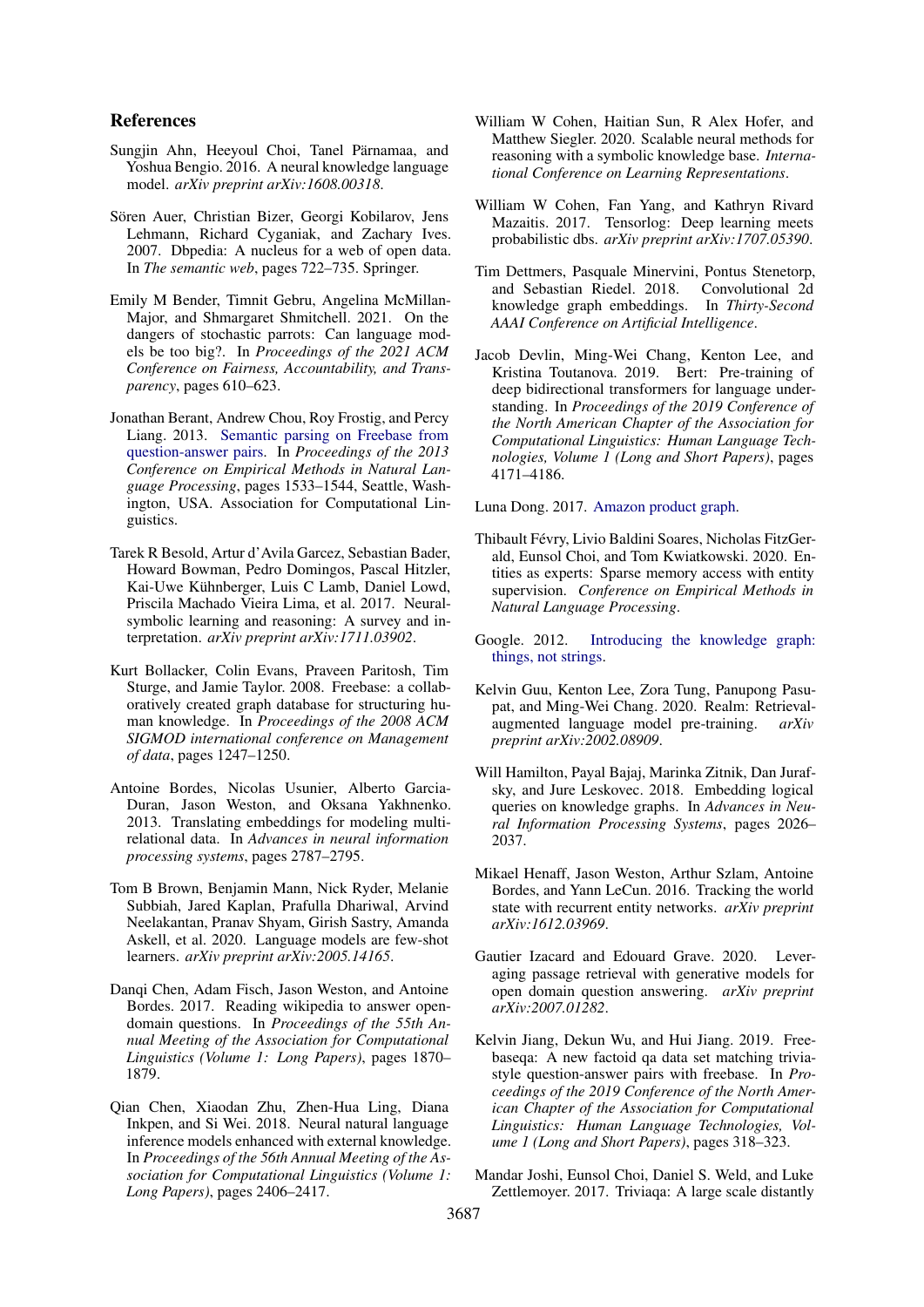supervised challenge dataset for reading comprehension. In *Proceedings of the 55th Annual Meeting of the Association for Computational Linguistics*, Vancouver, Canada. Association for Computational Linguistics.

- <span id="page-10-8"></span>Vladimir Karpukhin, Barlas Oguz, Sewon Min, Ledell ˘ Wu, Sergey Edunov, Danqi Chen, and Wentau Yih. 2020. Dense passage retrieval for open-domain question answering. *arXiv preprint arXiv:2004.04906*.
- <span id="page-10-6"></span>Nora Kassner and Hinrich Schütze. 2020. Bertknn: Adding a knn search component to pretrained language models for better qa. *arXiv preprint arXiv:2005.00766*.
- <span id="page-10-15"></span>John E Laird, Christian Lebiere, and Paul S Rosenbloom. 2017. A standard model of the mind: Toward a common computational framework across artificial intelligence, cognitive science, neuroscience, and robotics. *Ai Magazine*, 38(4):13–26.
- <span id="page-10-7"></span>Kenton Lee, Ming-Wei Chang, and Kristina Toutanova. 2019. Latent retrieval for weakly supervised open domain question answering. In *Proceedings of the 57th Annual Meeting of the Association for Computational Linguistics*, pages 6086–6096.
- <span id="page-10-4"></span>Mike Lewis, Yinhan Liu, Naman Goyal, Marjan Ghazvininejad, Abdelrahman Mohamed, Omer Levy, Ves Stoyanov, and Luke Zettlemoyer. 2019. Bart: Denoising sequence-to-sequence pre-training for natural language generation, translation, and comprehension. *arXiv preprint arXiv:1910.13461*.
- <span id="page-10-5"></span>Patrick Lewis, Ethan Perez, Aleksandara Piktus, Fabio Petroni, Vladimir Karpukhin, Naman Goyal, Heinrich Küttler, Mike Lewis, Wen-tau Yih, Tim Rocktäschel, et al. 2020a. Retrieval-augmented generation for knowledge-intensive nlp tasks. *arXiv preprint arXiv:2005.11401*.
- <span id="page-10-9"></span>Patrick Lewis, Pontus Stenetorp, and Sebastian Riedel. 2020b. Question and answer test-train overlap in open-domain question answering datasets. *arXiv preprint arXiv:2008.02637*.
- <span id="page-10-12"></span>Yankai Lin, Zhiyuan Liu, Maosong Sun, Yang Liu, and Xuan Zhu. 2015. Learning entity and relation embeddings for knowledge graph completion. In *Twenty-ninth AAAI conference on artificial intelligence*.
- <span id="page-10-18"></span>Robert Logan, Nelson F. Liu, Matthew E. Peters, Matt Gardner, and Sameer Singh. 2019. [Barack's wife](https://doi.org/10.18653/v1/p19-1598) [hillary: Using knowledge graphs for fact-aware lan](https://doi.org/10.18653/v1/p19-1598)[guage modeling.](https://doi.org/10.18653/v1/p19-1598) *Proceedings of the 57th Annual Meeting of the Association for Computational Linguistics*.
- <span id="page-10-19"></span>Todor Mihaylov and Anette Frank. 2018. [Knowledge](https://doi.org/10.18653/v1/P18-1076)[able reader: Enhancing cloze-style reading compre](https://doi.org/10.18653/v1/P18-1076)[hension with external commonsense knowledge.](https://doi.org/10.18653/v1/P18-1076) In *Proceedings of the 56th Annual Meeting of the Association for Computational Linguistics (Volume 1:*

*Long Papers)*, pages 821–832, Melbourne, Australia. Association for Computational Linguistics.

- <span id="page-10-16"></span>Alexander Miller, Adam Fisch, Jesse Dodge, Amir-Hossein Karimi, Antoine Bordes, and Jason Weston. 2016. Key-value memory networks for directly reading documents. In *Proceedings of the 2016 Conference on Empirical Methods in Natural Language Processing*, pages 1400–1409.
- <span id="page-10-11"></span>Allen Newell, J. C. Shaw, and Herbert A. Simon. 1959. Report on a general problem-solving program. In *Proceedings of the International Conference on Information Processing*.
- <span id="page-10-10"></span>Allen Newell and Herbert Simon. 1956. The logic theory machine–a complex information processing system. *IRE Transactions on information theory*,  $2(3):61-79.$
- <span id="page-10-14"></span>H Leo H de Penning, Artur S d'Avila Garcez, Luís C Lamb, and John-Jules C Meyer. 2011. A neuralsymbolic cognitive agent for online learning and reasoning. In *Twenty-Second International Joint Conference on Artificial Intelligence*.
- <span id="page-10-0"></span>Matthew Peters, Mark Neumann, Mohit Iyyer, Matt Gardner, Christopher Clark, Kenton Lee, and Luke Zettlemoyer. 2018. Deep contextualized word representations. In *Proceedings of the 2018 Conference of the North American Chapter of the Association for Computational Linguistics: Human Language Technologies, Volume 1 (Long Papers)*, pages 2227– 2237.
- <span id="page-10-17"></span>Matthew E. Peters, Mark Neumann, Robert Logan, Roy Schwartz, Vidur Joshi, Sameer Singh, and Noah A. Smith. 2019. [Knowledge enhanced contextual word](https://doi.org/10.18653/v1/d19-1005) [representations.](https://doi.org/10.18653/v1/d19-1005) *Proceedings of the 2019 Conference on Empirical Methods in Natural Language Processing and the 9th International Joint Conference on Natural Language Processing (EMNLP-IJCNLP)*.
- <span id="page-10-2"></span>Fabio Petroni, Tim Rocktäschel, Patrick Lewis, Anton Bakhtin, Yuxiang Wu, Alexander H Miller, and Sebastian Riedel. 2019. Language models as knowledge bases? *arXiv preprint arXiv:1909.01066*.
- <span id="page-10-13"></span>Gadi Pinkas. 1991. Symmetric neural networks and propositional logic satisfiability. *Neural Computation*, 3(2):282–291.
- <span id="page-10-3"></span>Nina Poerner, Ulli Waltinger, and Hinrich Schütze. 2019. Bert is not a knowledge base (yet): Factual knowledge vs. name-based reasoning in unsupervised qa. *arXiv preprint arXiv:1911.03681*.
- <span id="page-10-1"></span>Colin Raffel, Noam Shazeer, Adam Roberts, Katherine Lee, Sharan Narang, Michael Matena, Yanqi Zhou, Wei Li, and Peter J Liu. 2019. Exploring the limits of transfer learning with a unified text-to-text transformer. *arXiv preprint arXiv:1910.10683*.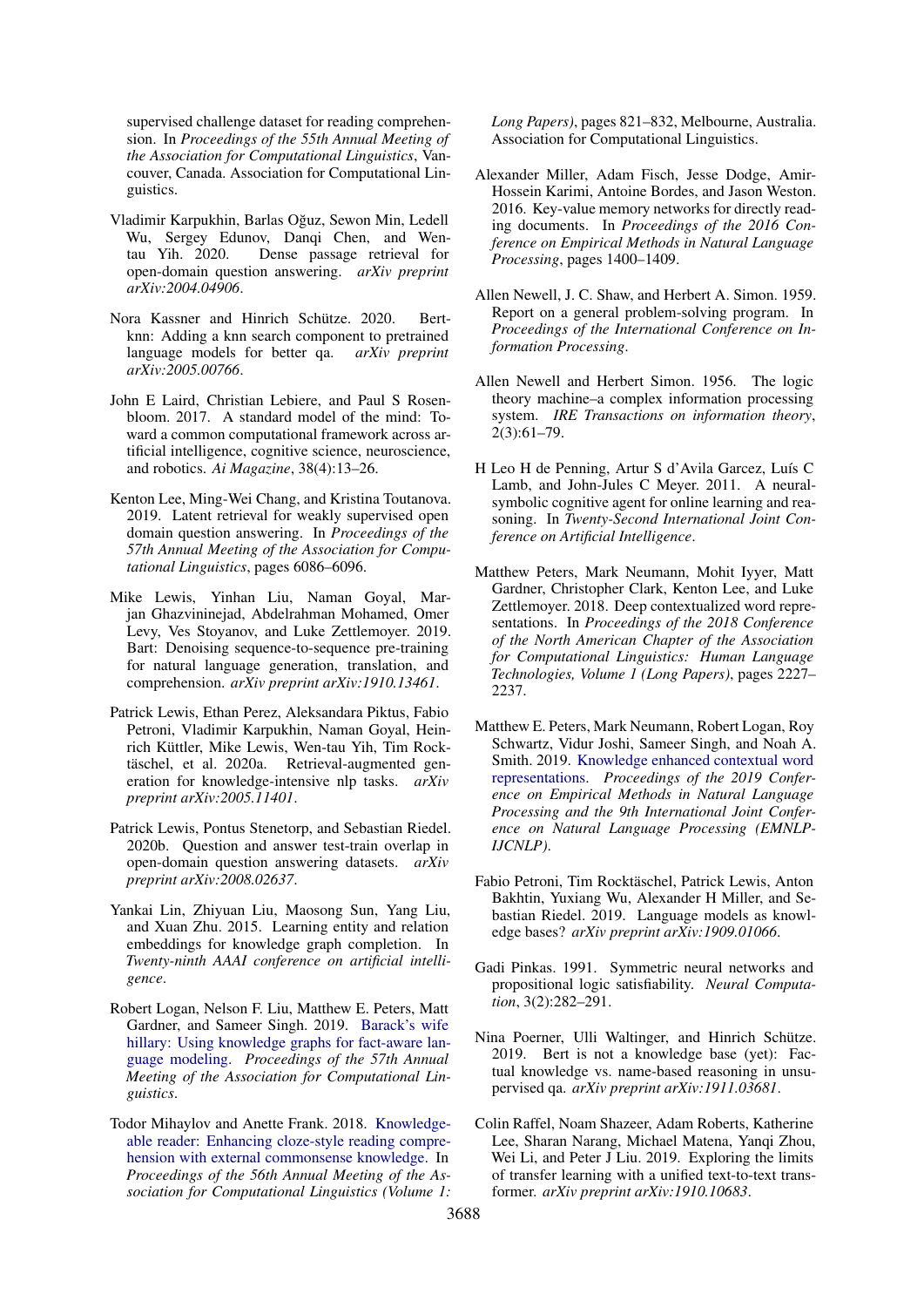- <span id="page-11-13"></span>Hongyu Ren, Weihua Hu, and Jure Leskovec. 2020. Query2box: Reasoning over knowledge graphs in vector space using box embeddings. *International Conference on Learning Representations*.
- <span id="page-11-8"></span>Sebastian Riedel, Limin Yao, Andrew McCallum, and Benjamin M Marlin. 2013. Relation extraction with matrix factorization and universal schemas. In *Proceedings of the 2013 Conference of the North American Chapter of the Association for Computational Linguistics: Human Language Technologies*, pages 74–84.
- <span id="page-11-1"></span>Adam Roberts, Colin Raffel, and Noam Shazeer. 2020. How much knowledge can you pack into the parameters of a language model? *arXiv preprint arXiv:2002.08910*.
- <span id="page-11-6"></span>Haitian Sun, Andrew O Arnold, Tania Bedrax-Weiss, Fernando Pereira, and William W Cohen. 2020. Guessing what's plausible but remembering what's true: Accurate neural reasoning for questionanswering. *Advances in neural information processing systems*.
- <span id="page-11-12"></span>Haitian Sun, Tania Bedrax-Weiss, and William Cohen. 2019. Pullnet: Open domain question answering with iterative retrieval on knowledge bases and text. In *Proceedings of the 2019 Conference on Empirical Methods in Natural Language Processing and the 9th International Joint Conference on Natural Language Processing (EMNLP-IJCNLP)*, pages 2380– 2390.
- <span id="page-11-11"></span>Haitian Sun, Bhuwan Dhingra, Manzil Zaheer, Kathryn Mazaitis, Ruslan Salakhutdinov, and William Cohen. 2018. Open domain question answering using early fusion of knowledge bases and text. In *Proceedings of the 2018 Conference on Empirical Methods in Natural Language Processing*, pages 4231–4242.
- <span id="page-11-0"></span>Ian Tenney, Dipanjan Das, and Ellie Pavlick. 2019. Bert rediscovers the classical nlp pipeline. In *Proceedings of the 57th Annual Meeting of the Association for Computational Linguistics*, pages 4593– 4601.
- <span id="page-11-7"></span>Théo Trouillon, Christopher R Dance, Éric Gaussier, Johannes Welbl, Sebastian Riedel, and Guillaume Bouchard. 2017. Knowledge graph completion via complex tensor factorization. *The Journal of Machine Learning Research*, 18(1):4735–4772.
- <span id="page-11-3"></span>Ashish Vaswani, Noam Shazeer, Niki Parmar, Jakob Uszkoreit, Llion Jones, Aidan N Gomez, Łukasz Kaiser, and Illia Polosukhin. 2017. Attention is all you need. In *Advances in neural information processing systems*, pages 5998–6008.
- <span id="page-11-9"></span>Patrick Verga, David Belanger, Emma Strubell, Benjamin Roth, and Andrew McCallum. 2016. Multilingual relation extraction using compositional universal schema. In *Proceedings of the 2016 Conference of the North American Chapter of the Association for Computational Linguistics: Human Language Technologies*, pages 886–896.
- <span id="page-11-10"></span>Patrick Verga, Arvind Neelakantan, and Andrew Mc-Callum. 2017. Generalizing to unseen entities and entity pairs with row-less universal schema. In *Proceedings of the 15th Conference of the European Chapter of the Association for Computational Linguistics: Volume 1, Long Papers*, pages 613–622.
- <span id="page-11-2"></span>Denny Vrandečić and Markus Krötzsch. 2014. Wikidata: a free collaborative knowledgebase. *Communications of the ACM*, 57(10):78–85.
- <span id="page-11-4"></span>Ruize Wang, Duyu Tang, Nan Duan, Zhongyu Wei, Xuanjing Huang, Cuihong Cao, Daxin Jiang, Ming Zhou, et al. 2020a. K-adapter: Infusing knowledge into pre-trained models with adapters. *arXiv preprint arXiv:2002.01808*.
- <span id="page-11-16"></span>Ruize Wang, Duyu Tang, Nan Duan, Zhongyu Wei, Xuanjing Huang, Jianshu ji, Guihong Cao, Daxin Jiang, and Ming Zhou. 2020b. [K-adapter: Infusing knowl](http://arxiv.org/abs/2002.01808)[edge into pre-trained models with adapters.](http://arxiv.org/abs/2002.01808)
- <span id="page-11-18"></span>Dirk Weissenborn, Tomáš Kočiskỳ, and Chris Dyer. 2017. Dynamic integration of background knowledge in neural nlu systems.
- <span id="page-11-14"></span>Jason Weston, Sumit Chopra, and Antoine Bordes. 2014. Memory networks. *arXiv preprint arXiv:1410.3916*.
- <span id="page-11-15"></span>Wenhan Xiong, Jingfei Du, William Yang Wang, and Veselin Stoyanov. 2019. Pretrained encyclopedia: Weakly supervised knowledge-pretrained language model. *arXiv preprint arXiv:1912.09637*.
- <span id="page-11-5"></span>Wen-tau Yih, Ming-Wei Chang, Xiaodong He, and Jianfeng Gao. 2015. [Semantic parsing via staged](http://www.aclweb.org/anthology/P15-1128) [query graph generation: Question answering with](http://www.aclweb.org/anthology/P15-1128) [knowledge base.](http://www.aclweb.org/anthology/P15-1128) In *Proceedings of the 53rd Annual Meeting of the Association for Computational Linguistics and the 7th International Joint Conference on Natural Language Processing (Volume 1: Long Papers)*, pages 1321–1331, Beijing, China. Association for Computational Linguistics.
- <span id="page-11-17"></span>Zhengyan Zhang, Xu Han, Zhiyuan Liu, Xin Jiang, Maosong Sun, and Qun Liu. 2019. [Ernie: En](https://doi.org/10.18653/v1/p19-1139)[hanced language representation with informative en](https://doi.org/10.18653/v1/p19-1139)[tities.](https://doi.org/10.18653/v1/p19-1139) *Proceedings of the 57th Annual Meeting of the Association for Computational Linguistics*.
- <span id="page-11-19"></span>Jieyu Zhao, Tianlu Wang, Mark Yatskar, Ryan Cotterell, Vicente Ordonez, and Kai-Wei Chang. 2019. [Gender bias in contextualized word embeddings.](https://doi.org/10.18653/v1/N19-1064) In *Proceedings of the 2019 Conference of the North American Chapter of the Association for Computational Linguistics: Human Language Technologies, Volume 1 (Long and Short Papers)*, pages 629–634, Minneapolis, Minnesota. Association for Computational Linguistics.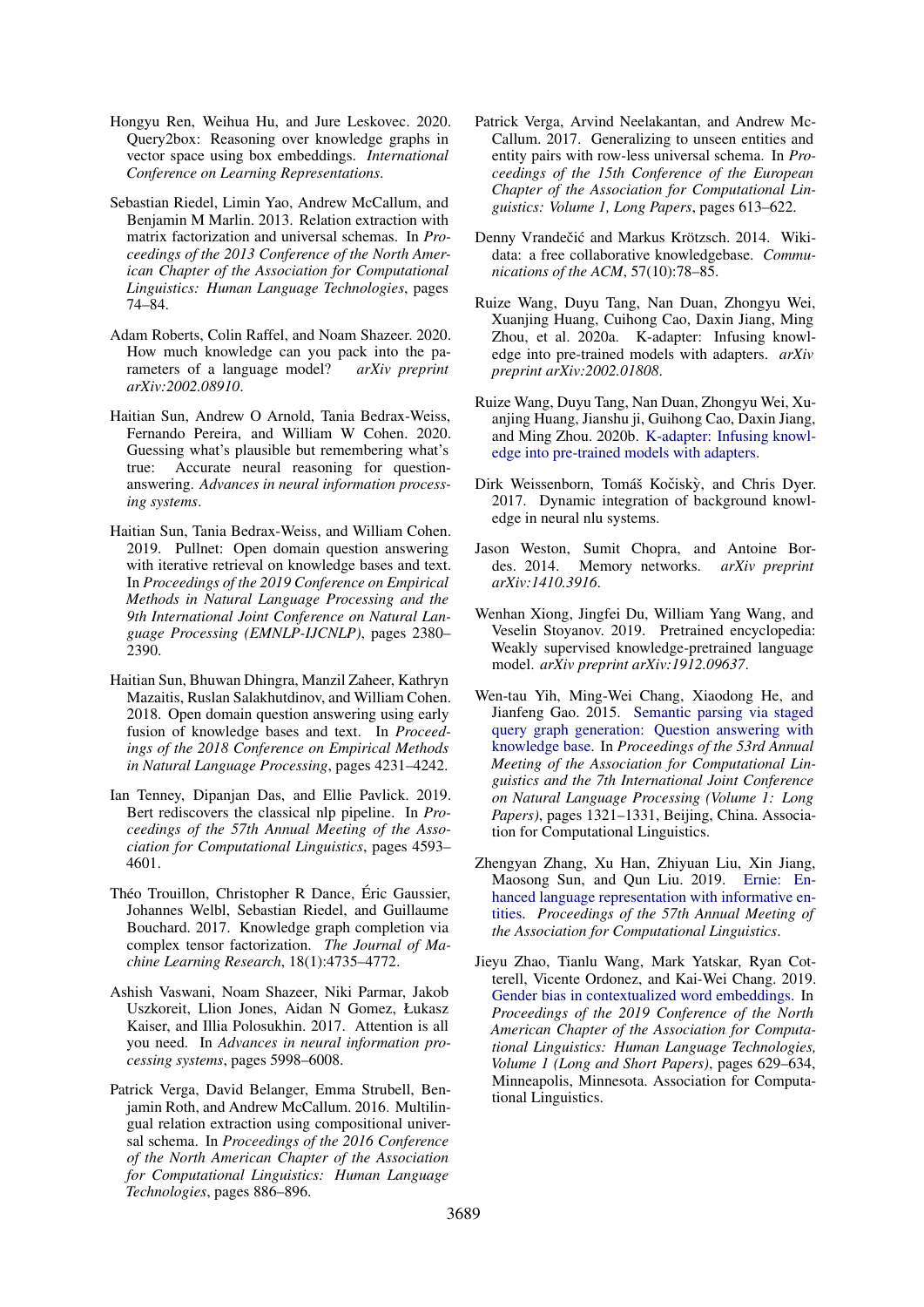# A Appendix

# <span id="page-12-2"></span>A.1 Data

# A.1.1 Evaluation Data Statistics

For WebQuestionsSP, we mapped question entities and answer entities to their Wikidata ids. 87.9% of the questions are answerable by at least one answer entity that is mappable to Wikidata. For all questions in FreebaseQA there exists at least one relational path in Freebase between the question entity  $e_i$  and the answer  $e_{ans}$ . The path must be either a one-hop path, or a two-hop path passing through a mediator (CVT) node, and is verified by human raters. 72% of the question entities and 80% of the answer entities are mappable to Wikidata, and 91.7% of the questions are answerable by at least one answer entity that is mappable to Wikidata.

|                |             | Full<br>Dataset | Wikidata<br>Answerable |
|----------------|-------------|-----------------|------------------------|
| FreebaseOA     | Train       | 20358           | 12535                  |
|                | Dev         | 3994            | 2464                   |
|                | <b>Test</b> | 3996            | 2440                   |
| WebOuestionsSP | Train       | 2798            | 1388                   |
|                | Dev         | 300             | 153                    |
|                | <b>Test</b> | 1639            | 841                    |

Table 7: Dataset stats. Number of examples in train, dev, and test splits for our three different experimental setups. Full are the original unaltered datasets. Wikidata Answerable keeps only examples where at least one question entity and answer entity are mappable to Wikidata and there is at least one fact between them in our set of facts.

### A.1.2 Pretraining Data Details

FILM is pretrained on Wikipedia and Wikidata using the same data from [Févry et al.](#page-9-6) [\(2020\)](#page-9-6). Text in Wikipedia is chunked into 128 token pieces. To compute the entity-linking loss  $loss_{ent}$ , we use as training data entities linked to the 1 million most frequently linked-to Wikidata entities. Text pieces without such entities are dropped. This results in 30.58 million text pieces from Wikipedia. As described in  $\S 2.1$ , we generate *n* training examples from a piece of text containing  $n$  entity mentions, where each mention serves as the masked target for its corresponding example, and other entity mentions in the example are treated as context enti-ties<sup>[10](#page-12-3)</sup>. This conversion results in 85.58 million

pre-training examples. The knowledge base  $K$  is a subset of Wikidata that contains all facts with subject and object entity pairs that co-occur at least 10 times on Wikipedia pages. $11$  This results in a KB containing 1.54 million KB triples from Wikidata (or 3.08 million if reverse triples are included). Below, this is called the *full setting* of pretraining—we will also train on subsets of this example set, as described below. We pretrain the model for 500,000 steps with the batch size 2048, and we set  $k = 1^{12}$  $k = 1^{12}$  $k = 1^{12}$ in the  $TOP_k$  operation for fact memory access.

# A.2 Training Details

#### <span id="page-12-1"></span>A.2.1 Pretraining

FILM is jointly trained to predict context entities and the masked entity. Context entities are predicted using the contextual embeddings described in [§2.3;](#page-2-1) intermediate supervision with oracle entity linking labels is provided in the entity memory access step for context entities; the masked entity is predicted using the knowledge-enhanced contextual embeddings ([§2.5\)](#page-3-0); and distant supervised fact labels are also provided at training time. The final training loss is the unweighted sum of the four losses:

 $loss_{pretrain} = loss_{ent} + loss_{ctx} + loss_{fact} + loss_{ans}$ 

#### <span id="page-12-0"></span>A.2.2 Finetuning on Question Answering

In the Open-domain Question Answering task, questions are posed in natural language, e.g. "Where was Charles Darwin born?", and answered by a sequence of tokens, e.g. "United Kingdom". In this paper, we focus on a subset of open-domain questions that are answerable using entities from a knowledge base. In the example above, the answer "United Kingdom" is an entity in Wikidata whose identity is Q145.

We convert an open-domain question to an input of FILM by appending the special [MASK] token to the end of the question, e.g. {'Where', 'was', 'Charles', 'Darwin', 'born', '?', [MASK]}. The task is to predict the entity named by mask. Here, "Charles Darwin" is a context entity, which is also referred to as *question entity* in the finetuning QA task.

At finetuning time, entity embeddings E and relation embeddings  $\bf{R}$  are fixed, and we finetune

<span id="page-12-3"></span> $10$ We mask context entities randomly with probability .15

<span id="page-12-4"></span> $11$ This leads to more KB triples than entity pairs, since a pair of entities can be connected by more than one relation.

<span id="page-12-5"></span><sup>&</sup>lt;sup>12</sup>We experimented with other values of  $k$  during fine tuning and evaluation but did not observe significant differences.